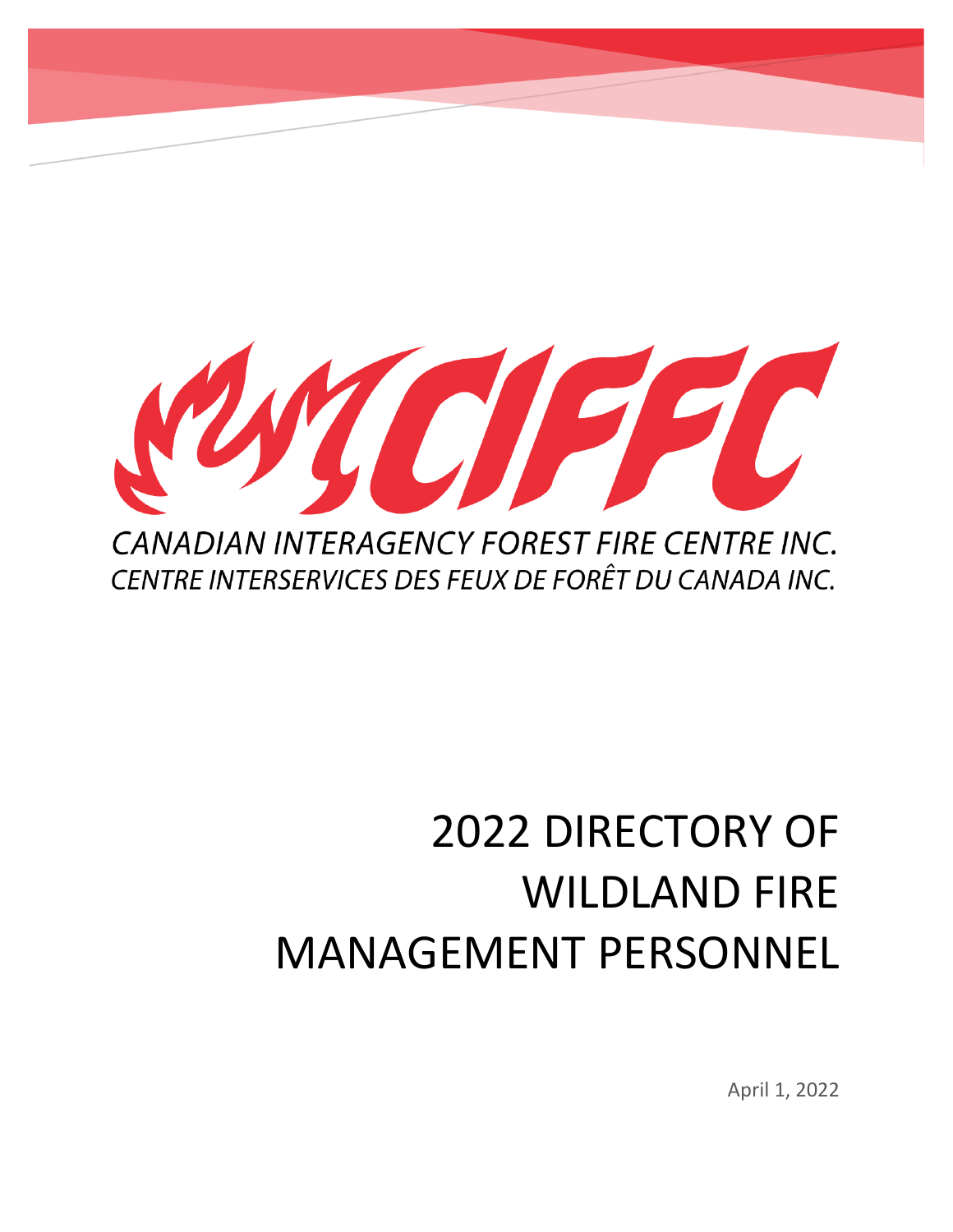## **TABLE OF CONTENTS**

| <b>Forest Fire Management Agencies</b> |  |
|----------------------------------------|--|
|                                        |  |
|                                        |  |
|                                        |  |
|                                        |  |
|                                        |  |
|                                        |  |
|                                        |  |
|                                        |  |
|                                        |  |
|                                        |  |
|                                        |  |
|                                        |  |
|                                        |  |
|                                        |  |
|                                        |  |
| <b>Natural Resources Canada</b>        |  |
|                                        |  |
|                                        |  |
|                                        |  |
|                                        |  |
|                                        |  |
|                                        |  |
|                                        |  |
|                                        |  |
|                                        |  |
|                                        |  |
|                                        |  |
|                                        |  |
|                                        |  |
|                                        |  |
|                                        |  |
|                                        |  |
|                                        |  |
|                                        |  |
|                                        |  |
|                                        |  |
|                                        |  |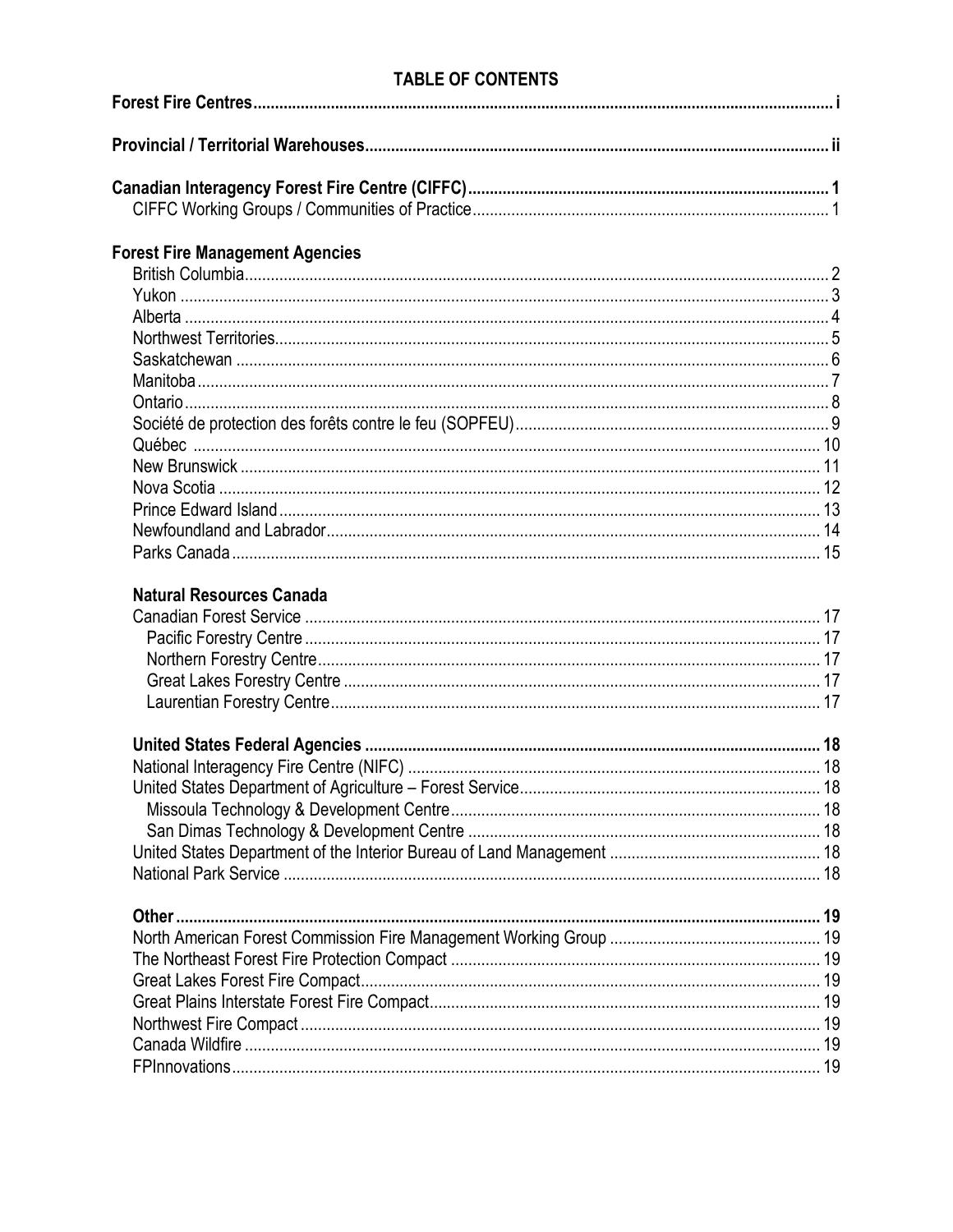## **FOREST FIRE CENTRES**

# **Canadian Interagency Forest Fire Centre Inc.**<br>1749 Ellice Avenue<br>Winnipeg, Manitoba R3H 1A6

## **British Columbia**

## **Provincial Wildfire Coordination Centre**

BC Wildfire Service Ministry of Forests, Lands, Natural Resources Operations & Rural Development 3080 Airport Drive Kamloops, BC V2B 7X2

**Yukon Territory**<br>
Wildland Fire Management Branch<br>
Protective Services Division<br>
Dept. of Community Services C-19<br>
P.O. Box 2703<br>
Whitehorse, YT Y1A 2C6

**Alberta**<br>
Alberta Wildfire Coordination Centre (AWCC)<br>
Agriculture, Forestry and Rural Economic Development<br>
Wildfire Management Branch<br>
J. G. O'Donoghue Building<br>
Suite 100, 7000 – 113 Street<br>
Edmonton, AB T6H 5T6

Alberta Duty Officer.................................................................780-415-6460 or 24hr .........................................................780-913-2344 Email....................................................AWCC@gov.ab.ca

## **Northwest Territories**

Forest Management Division Dept. of Environment and Natural Resources Government of NWT P.O. Box 7 Fort Smith, NT X0E 0P0

## **Saskatchewan**

Saskatchewan Public Safety Agency 2120 Central Avenue North P.O. Box 5005 Prince Albert, SK S6V 6W9

## **Manitoba**

Manitoba Wildfire Service Department of Conservation and Climate Box 10, 200 Saulteaux Crescent Winnipeg, MB R3J 3W3

## **Ontario**

Aviation, Forest Fire and Emergency Services Ministry of Natural Resources and Forestry 70 Foster Drive, Suite 400 Sault Ste. Marie, ON P6A 6V5

## **Québec**

Société de protection des forêts contre le feu (SOPFEU) Aéroport international Jean-Lesage 715, 7 e rue de l'Aéroport Québec (Québec) G2G 2S7

**New Brunswick**<br>Forest Fire Management Branch Dept. of Natural Resources and Energy Development Hugh John Fleming Forestry Complex P.O. Box 6000 Fredericton, NB E3B 5H1

## **Nova Scotia**

Fleet and Forest Protection<br>Department of Natural Resources and Renewables<br>23 Creighton Road<br>P.O. Box 130 Shubenacadie, NS B0N 2H0

Nova Scotia Duty Officer.........................................................902-758-7230 Fax...............................................................902-758-3210 Email..................................wildfire.centre@novascotia.ca

## **Prince Edward Island**

Department of Environment, Energy and Climate Action Forests, Fish & Wildlife Division P.O. Box 2000 183 Upton Road Charlottetown, PE C1A 7N8

## **Newfoundland and Labrador**

Forestry Engineering and Industry Service<br>
Department of Fisheries, Forestry and Agriculture<br>
P.O. Box 2006, 192 Wheeler's Road<br>
Corner Brook, NL A2H 7R9<br>
Corner Brook, NL A2H 7R9

## **Parks Canada**

| Natural Resource Management Branch |  |  |  |
|------------------------------------|--|--|--|
| National Fire Management Division  |  |  |  |
| 30 rue Victoria, 3rd Floor         |  |  |  |
| Gatineau, QC J8X 0B3               |  |  |  |
|                                    |  |  |  |
|                                    |  |  |  |
|                                    |  |  |  |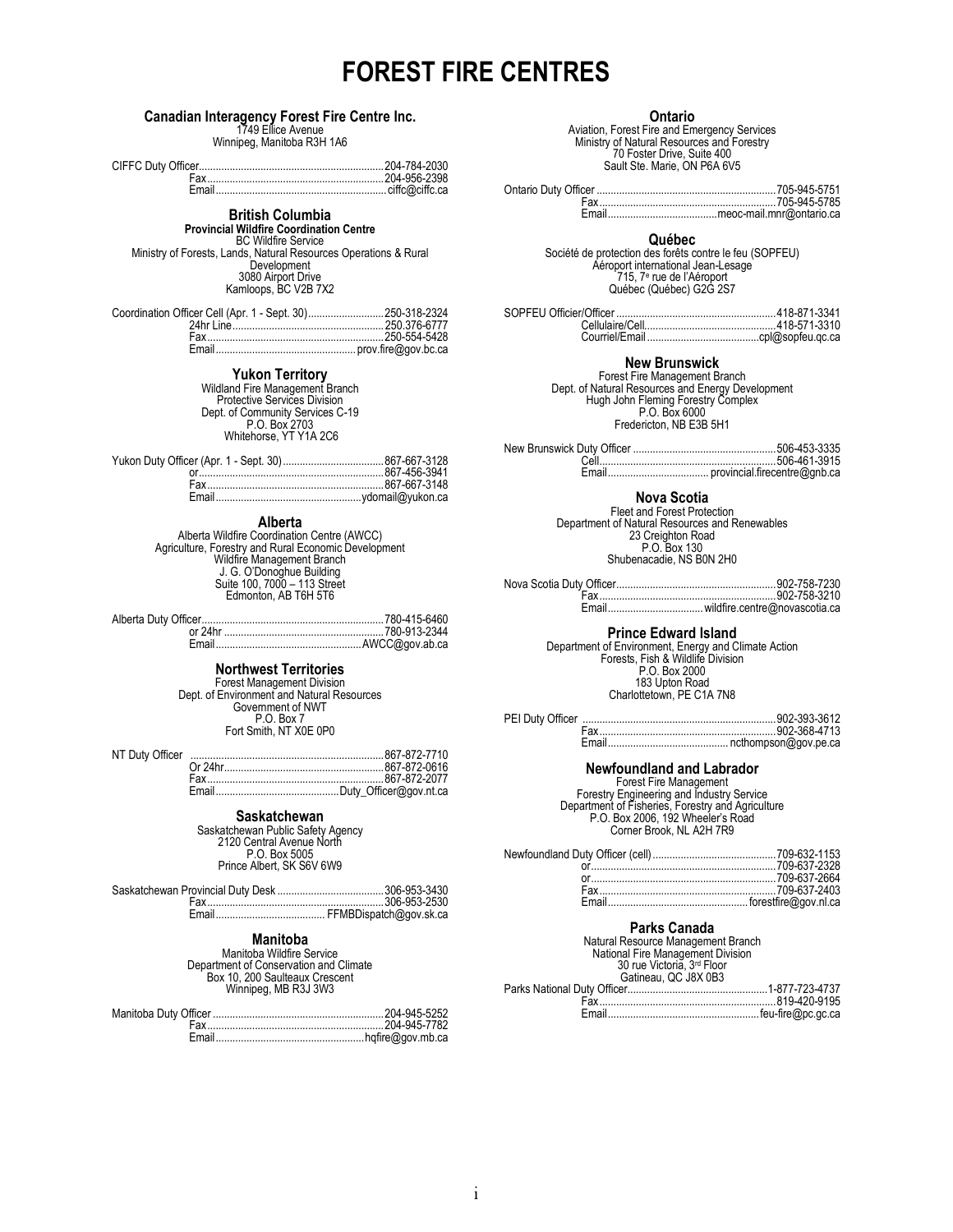## **PROVINCIAL WAREHOUSES**

## <span id="page-3-0"></span>**BRITISH COLUMBIA**

**Provincial Fire Equipment Depot** 207 - 6333 Unsworth Road Chilliwack, BC V2R 5M3

Robert Keddie .....................................................................250-614-1562 Fax...............................................................604-824-2175

## **YUKON TERRITORY**

| <b>Fire Warehouse</b>  |
|------------------------|
| 91790 Alaska Highway   |
| Whitehorse, YT Y1A 5X7 |

| Dan Baikie, Manager Logistics & Capital Assets867-332-1917 |  |
|------------------------------------------------------------|--|

## **ALBERTA**

**Provincial Warehouse and Service Centre**<br>1<sup>st</sup> Floor, 10725 - 120 Avenue<br>Edmonton, AB T5G 0S8<br>Fax 780-422-0174

Normal Quilichini, Manager.....................................................780-427-6822

## **NORTHWEST TERRITORIES**

## **Territorial Forest Fire Centre**

Forest Management Division<br>Dept. of Environment and Natural Resources<br>Government of NWT<br>PO Box 7, 149 McDougal Road<br>Fort Smith, NT X0E 0P0

| Jay MacDonald, Manager, Forest Management Service 867-872-7730 |  |
|----------------------------------------------------------------|--|
| Gerald Doucet, Material Management Supervisor  867-872-7731    |  |
| Patrick Tourangeau, Material Management Officer 867-872-7732   |  |
|                                                                |  |
|                                                                |  |

## **SASKATCHEWAN**

**Saskatchewan Public Safety Agency** 2120 Central Avenue North P.O. Box 5005 Prince Albert, SK S6V 6W9

Howard Georgeson, Executive Director, Logistics & Support Services .....................................................................306-930-9604

| Brent Zbaraschuk, Manager, Logistics & Transportation Services |  |  |
|----------------------------------------------------------------|--|--|
|                                                                |  |  |
|                                                                |  |  |
|                                                                |  |  |

## **MANITOBA**

**Provincial Fire Cache** Manitoba Wildfire Service Department of Conservation and Climate

Bldg #1, 1383 Whyte Avenue Winnipeg, MB R3E 1V7

## **ONTARIO**

## **Warehouses**

Ontario Ministry of Natural Resources and Forestry Provincial Logistics Centre 1580 West Arthur Street Thunder Bay, ON P7K 1A6

Ontario Ministry of Natural Resources and Forestry Dryden Fire Management Centre Box 850, 95 Ghost Lake Road Dryden, ON P8N 2Z5

Ontario Ministry of Natural Resources and Forestry Forest Fire Management Centre Sudbury Airport Complex (Cache) 6150 Skyline Drive PO Box 500

Garson, ON P3L 1W3

## **QUÉBEC**

**Société de protection des forêts contre le feu (SOPFEU)**

## **Physical (Shipping) Address / Adresse physique**

Aéroport de Maniwaki 176 Route 105 Messines, (Québec) J0X 2J0 Téléphone/Phone: 819-449-4271 Télécopieur/Fax: 819-449-5547

**Mailing Address / Adresse postale** Aéroport de Maniwaki

Case postale 50 Maniwaki (Québec) J9E 3B3

## **NEW BRUNSWICK**

## **Provincial Warehouse**

Forest Fire Management Branch<br>Dept. of Natural Resources and Energy Development<br>Hugh John Fleming Forestry Complex<br>1350 Regent Street<br>Ancillary Building<br>Fredericton, NB E3C 2G6<br>Matt Ruff, Equipment Coordinator ............

## **NOVA SCOTIA**

## **Provincial Warehouse**

23 Creighton Road<br>Shubenacadie, NS B0N 2H0<br>Nick Johnson, Wildfire Equipment Officer .................................902-751-0227 Fax...............................................................902-758-3210 Email..................................wildfire.centre@novascotia.ca

## **PRINCE EDWARD ISLAND**

**Provincial Warehouse**<br>Forests, Fish & Wildlife Division<br>PEI Department of Environment, Energy and Climate Action<br>P.O. Box 2000 183 Upton Road Charlottetown, PEI C1A 7N8

## **NEWFOUNDLAND and LABRADOR**

## **Provincial Warehouse** Forest Protection Centre

Forest Engineering and Industry Services Department of Fisheries, Forestry and Agriculture Marix Blvd., P.O. Box 2222 Gander, NL A1V 2N9

## **PARKS CANADA**

Shipping:

## **Parks Canada Fire Equipment Cache** P.O. Box 900, 100 Hawk Avenue Banff, AB T1L 1K2

c/o Banff Warden Office, 216 Hawk Avenue Banff, AB T1L 1K2

| Chris Stevens. National Fire Cache 403-762-1423 |  |
|-------------------------------------------------|--|
|                                                 |  |
|                                                 |  |
|                                                 |  |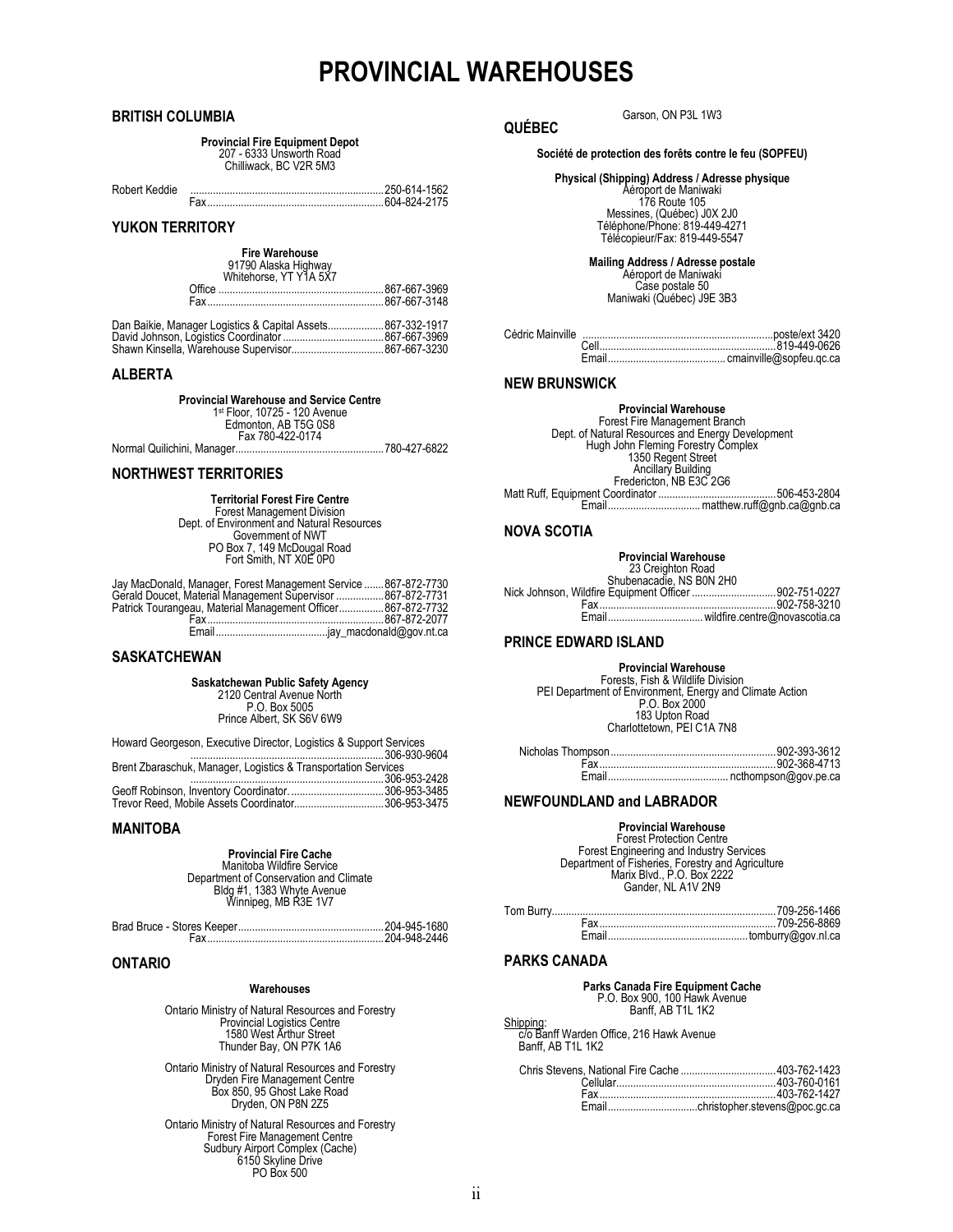## <span id="page-4-0"></span>**CANADIAN INTERAGENCY FOREST FIRE CENTRE INC. (CIFFC) 1749 Ellice Avenue Winnipeg, Manitoba R3H 1A6**

Phone: 204-784-2030

| <b>EXECUTIVE DIRECTOR</b>            |                                    |  |
|--------------------------------------|------------------------------------|--|
| <b>EXECUTIVE ASSISTANT</b>           |                                    |  |
|                                      | <b>COMMUNICATIONS MANAGER</b>      |  |
| <b>COMMUNICATIONS OFFICER</b><br>TRA |                                    |  |
| DIRECTOR OF OPERATIONS               |                                    |  |
| ADMINISTRATIVE ASSISTANT             |                                    |  |
| FIRE CENTRE MANAGER                  |                                    |  |
|                                      |                                    |  |
| <b>SEASONAL DUTY OFFICER</b>         |                                    |  |
| <b>TRAINING MANAGER</b>              |                                    |  |
| Van Ly                               | DIRECTOR OF CORPORATE SERVICES     |  |
| <b>FIRE SCIENCE MANAGER</b>          |                                    |  |
|                                      | <b>INFORMATION SYSTEMS MANAGER</b> |  |
| Ray Ault                             | DIRECTOR OF FIRESMART CANADA       |  |
|                                      | FIRESMART CANADA PROGRAM MANAGER   |  |
|                                      | FIRESMART CANADA COORDINATOR       |  |

<span id="page-4-1"></span>TBA ............................................................................................ Email...................................................................................

## **CIFFC Committees/Working Groups**

## **Aviation Working Group**

| <b>Coordination Working Group</b>                  |  |
|----------------------------------------------------|--|
|                                                    |  |
| <b>Equipment Working Group</b>                     |  |
|                                                    |  |
| <b>Fire Science Committee</b>                      |  |
|                                                    |  |
| FireSmart Canada Committee                         |  |
|                                                    |  |
|                                                    |  |
| <b>Geospatial Working Group</b>                    |  |
|                                                    |  |
|                                                    |  |
| <b>IM/IT Committee</b>                             |  |
|                                                    |  |
| <b>Meteorology Working Group</b>                   |  |
| Claudia Vaillancourt, A/Chair418-871-3341 ext 5466 |  |
| <b>Project Management Committee</b>                |  |
|                                                    |  |
| <b>Resource Management Committee</b>               |  |
|                                                    |  |
| <b>Training Working Group</b>                      |  |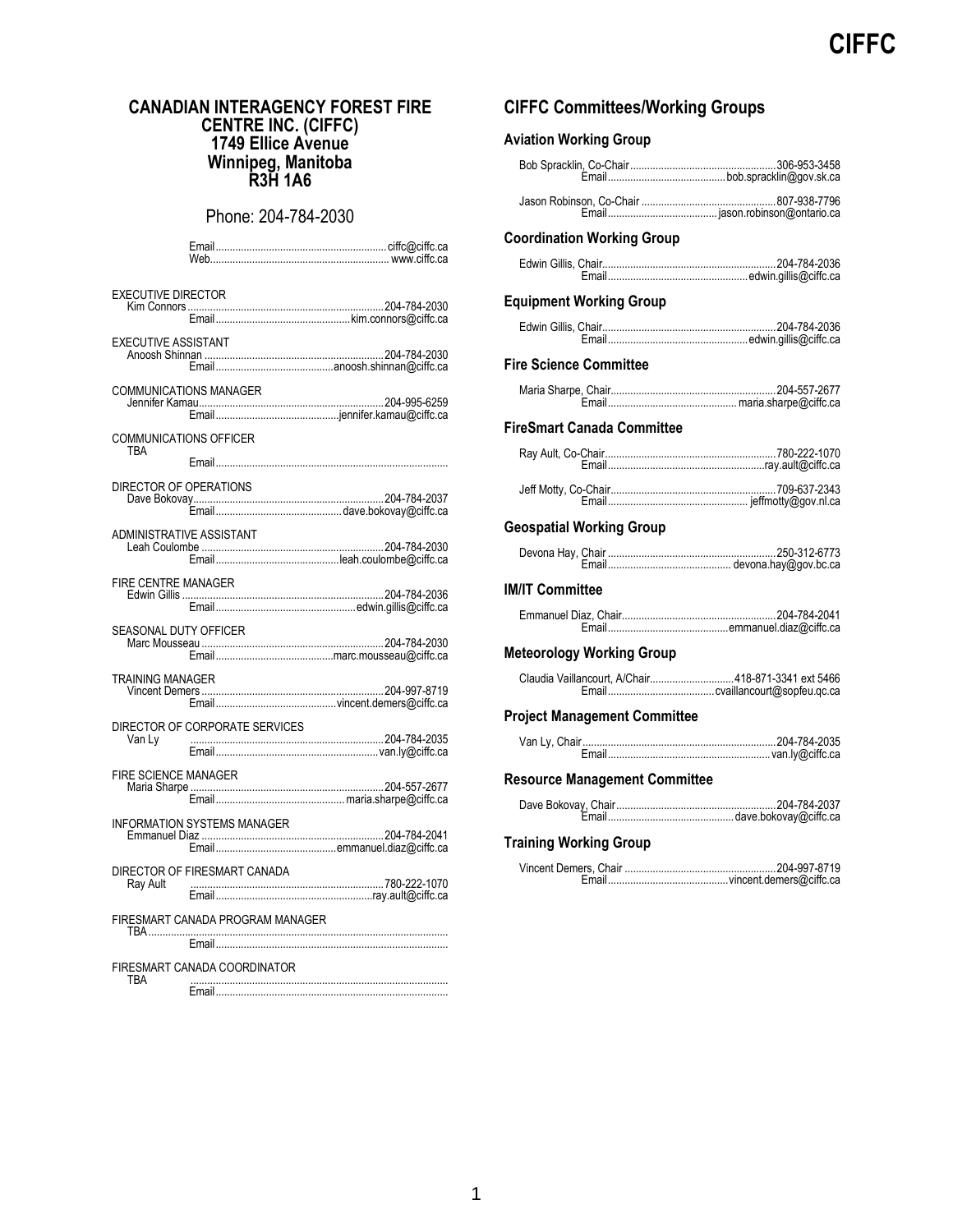## <span id="page-5-0"></span>**Provincial Wildfire Coordination Centre BC Wildfire Service Ministry of Forests, Lands, Natural Resources Operations & Rural Development 3080 Airport Drive Kamloops, BC V2B 7X2**

\*Emergency Fire Control Assistance 250-376-6777 (24 hr)

| Fax Fire Operations Centre 250-554-5428 |  |
|-----------------------------------------|--|
|                                         |  |

Email Convention: firstname.lastname@gov.bc.ca

| <b>EXECUTIVE DIRECTOR</b>  |                                      |  |
|----------------------------|--------------------------------------|--|
|                            |                                      |  |
| DIRECTOR, OPERATIONS       |                                      |  |
|                            |                                      |  |
|                            |                                      |  |
|                            |                                      |  |
| <b>MANAGER, PREVENTION</b> |                                      |  |
|                            |                                      |  |
| MANAGER, WILDFIRE RISK     |                                      |  |
|                            |                                      |  |
|                            | MANAGER, CORPORATE WILDFIRE SERVICES |  |
| Vacant                     |                                      |  |

**FINANCE HEADQUARTERS** BCWS.CWSHQFIN@gov.bc.ca

## Scott Davis, Manager Finance & Corporate Administration...250-818-4811 Magda Kernel, A/Provincial Finance Lead .....................

## **PROVINCIAL OPERATIONS**

| Derek Williams, Superintendent Fire Operations  250-312-3405            |  |  |  |
|-------------------------------------------------------------------------|--|--|--|
| Tanisha Suzuki, A/Prov. Operations Administrative Officer  250-312-3043 |  |  |  |

## **PROVINCIAL AVIATION**

**Air Tanker: 250-312-3020** Fax: 250-554-5832 **Aviation: 1-855-359-4622** Fax 250-554-5468

| Judy Janzen, Aviation Management Specialist 250-312-7222 |  |
|----------------------------------------------------------|--|

## **FIRE INFORMATION**

Vacant, Provincial Fire Information Officer.............................250-312-3052

## **STAFF DEVELOPMENT**

Kyle Young, Staff Development Officer..................................778-943-0129

## **SAFETY AND WELL-BEING**

Steve Lemon, Safety & Well-Being Officer.............................250-805-6757

## **FUEL MANAGEMENT**

Kelly Osbourne, Fire and Fuel Management Officer..............778-974-4902

### **PREVENTION**

Rory Colwell, Superintendent Prevention and Detection .......778-799-2102 Dana Hicks, Wildfire Prev. Specialist – Wildfire Threat..........778-693-2777

## **RESEARCH**

Natasha Broznitsky, Research Officer....................................604-414-3772

## **PPREDICTIVE SERVICES**

Vacant, Superintendent Predictive Services .................................................

## **COMPUTER & COMMUNICATION SERVICE**

Dan Stoelwinder, IIT Team Lead ............................................778-696-2231 Andrew Sutherland, Field Technology Services Analyst........778-696-2235 Michael Fast, Field Technology Services Analyst ..................778-679-2632 Shawn Anderson, Field Technology Services Analyst ...........778-774-2009 Kevin Boyer, Field Technology Services Analyst ...................778-693-3049

### **PROVINCIAL RAPPEL BASE** P.O. Box 100 Stn. Main

1810 - 40th St. S.E. Salmon Arm, BC V1E 4S4 Fax 250-832-3609

Shane Pearce, Supervisor Rapattack Operations..................250-832-9741

### **PROVINCIAL PARATTACK OPERATIONS** 6171 242 Road

Fort St. John, BC Main Phone: 250-785-6517

James Bergen, Supervisor Parattack Operations ..................250-263-6843

**PROVINCIAL FIRE EQUIPMENT DEPOT** 207 – 6333 Unsworth Road Chilliwack, BC V2R 5M3 Fax: 250-832-3609

Robert Keddie, Manager Provincial Equipment Depot...........250-614-1562

**COASTAL FIRE CENTRE** 665 Allsbrook Road Parksville, BC V9P 2T3 **Emergency Fire Control Assistance 250-951-4200**  Fax 250-954-0819

Clint Parker, Manager.............................................................250-951-4208

**NORTHWEST FIRE CENTRE** Bag 5000, 6350 D.O.T. Avenue Smithers, BC V0J 2N0 **Emergency Fire Control Assistance 250-847-6633** Fax 250-847-2737

Tony Falcao, A/Manager.........................................................250-635-9735

**PRINCE GEORGE FIRE CENTRE** 3740 Opie Cres Prince George, BC V2N 4P7 **Emergency Fire Control Assistance 250-960-2300** Fax 250-565-6531

Dave Banham, Manager.........................................................250-649-2607

## **KAMLOOPS FIRE CENTRE**

4000 Airport Drive Kamloops, BC V2B 7X2 **Emergency Fire Control Assistance 250-554-7701** Fax 250-376-6549

Kaitlin Baskerville, Manager....................................................250-554-5501

## **SOUTHEAST FIRE CENTRE**

208 Hughes Road Castlegar, BC V1N 4M5 **Emergency Fire Control Assistance 250-365-4001** Fax 250-365-9919

Brent Martin, Manager ............................................................250-365-4054

**CARIBOO FIRE CENTRE** 3020 Airport Road Williams Lake, BC V2G 5M1

**Emergency Fire Control Assistance 250-989-2608** Fax 250-989-5149

Michael Gash, Manager..........................................................780-799-2201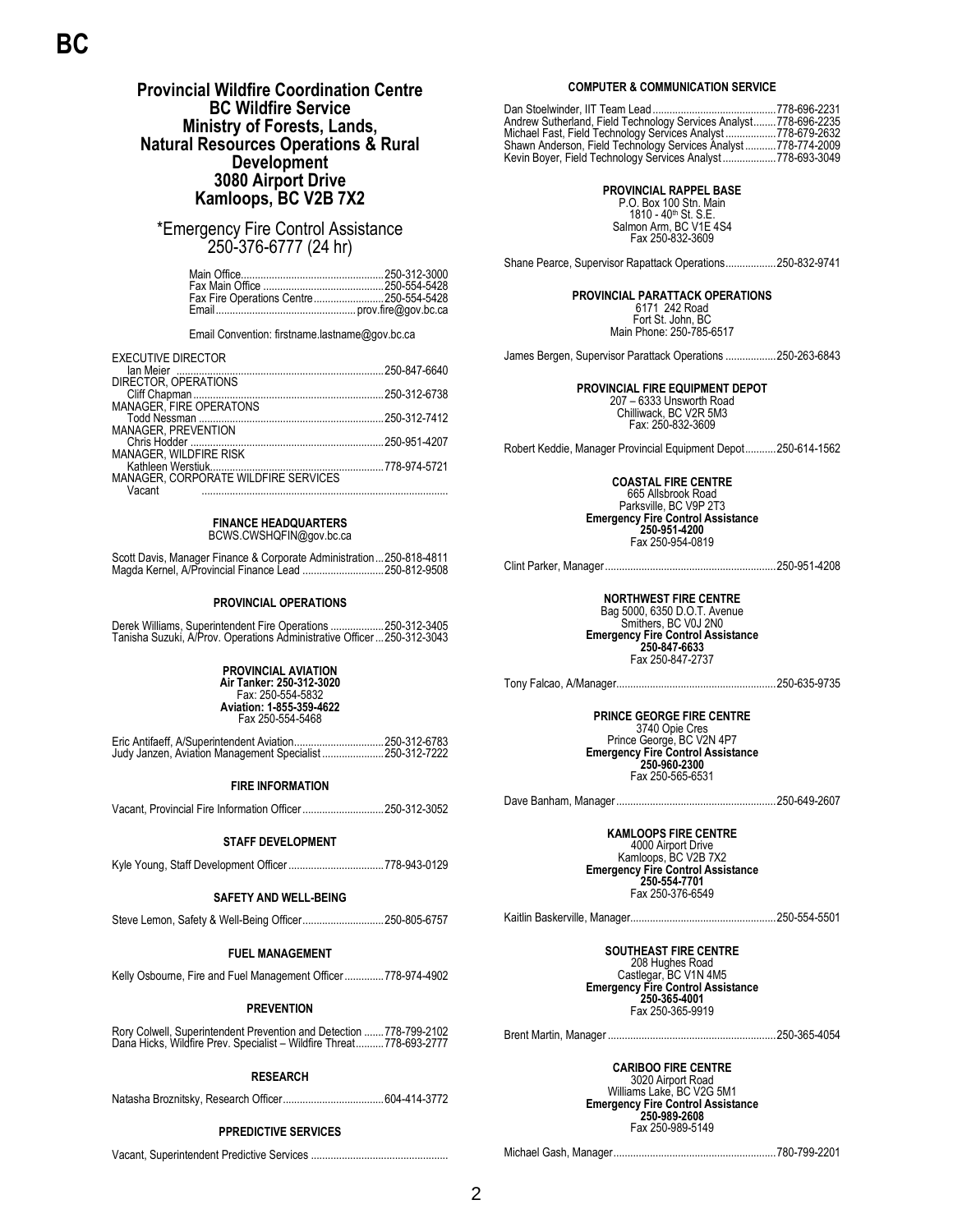## <span id="page-6-0"></span>**Yukon Wildland Fire Management C-19 Protective Services 91790 Alaska Hwy Whitehorse Yukon Y1A 5X7**

## Wildfire Reporting 1-888-798-FIRE (3473)

YUKON FOREST FIRE CENTRE (91790 Alaska Hwy)

E-mail convention: firstname.lastname@yukon.ca

## **ASSISTANT DEPUTY MINISTER**

Damien Burns, Assistant Deputy Minister ..............................867-332-0642

## **WILDLAND FIRE MANAGEMENT**

### **FINANCE UNIT** Fax 867-667-3191

| Melanie Magnuson, A/Manager, Finance & Admin 867-456-3836 |  |
|-----------------------------------------------------------|--|
|                                                           |  |
|                                                           |  |
|                                                           |  |

## **WILDFIRE INCIDENT MANAGEMENT SECTION** Fax 867-667-3148

| Caleb Tomlinson, Manager, Incident Management 867-332-7404    |  |
|---------------------------------------------------------------|--|
| Kris Johnson, Senior Emergency Response Officer  867-332-1985 |  |
|                                                               |  |
|                                                               |  |

## **AIR OPERATIONS SECTION** Fax 867-456-3891

| Melanie Magnuson, Air Operations Supervisor 867-456-3836 |  |
|----------------------------------------------------------|--|
|                                                          |  |
|                                                          |  |
|                                                          |  |

### **PREVENTION & MITIGATION** Fax 867-667-3148

| Luc Bibeau, Manager, Prevention & Mitigation  867-332-1993     |  |
|----------------------------------------------------------------|--|
| John G. Wright, Wildland Fire Geomatics Analyst 867-332-4791   |  |
| Vacant, FireSmart and Fuels Management Specialist 867-667-3013 |  |
| Jennifer Sharp, Fuels Management Forester 867-336-0465         |  |
| Mike Fancie, Community Engagement Officer 867-332-1928         |  |

## **LOGISTICS & CAPITAL ASSETS** Fax 867-667-3148

| Dan Baikie, Manager, Logistics & Capital Assets867-332-1917 |  |
|-------------------------------------------------------------|--|
|                                                             |  |

## **WILDLAND FIRE OPERATIONS**

| Hyder Bos-Jabbar, Safety & Training Officer 867-333-3834                                                            |  |
|---------------------------------------------------------------------------------------------------------------------|--|
| NORTHERN TUTCHONE FIRE MANAGEMENT REGION (Mayo)                                                                     |  |
| David Trudeau, Regional Protection Manager  867-996-3200<br>Tanker Base……………………………………………………………867-996-2667          |  |
| TATCHUN FIRE MANAGEMENT REGION (Carmacks/Ross River)                                                                |  |
| Gerry Trudeau, Regional Protection Manager  867 863-5271<br>Brain Murrell, Regional Protection Officer 867-863-5271 |  |
| Jeff Melnychuk, Regional Protection Officer867-969-2243                                                             |  |
|                                                                                                                     |  |

## **KLONDIKE FIRE MANAGEMENT REGION (Dawson /Old Crow) Dawson Fire Centre** Fax..................................................867-993-5763

| Brian Douglas, Regional Protection Manager  867-332-1999<br>Kyle MacDougall, Regional Protection Officer867-332-3112 |  |
|----------------------------------------------------------------------------------------------------------------------|--|
| Steve Morberg, Regional Protection Officer 867-332-2895                                                              |  |
|                                                                                                                      |  |
|                                                                                                                      |  |

**KLUANE FIRE MANAGEMENT REGION (Haines Junction) Haines Junction** Fax (Fire Centre) ..................................867-634-7060

|             | Ryan Nixon, Regional Protection Manager  867-332-2872  |
|-------------|--------------------------------------------------------|
|             | Lorne Burnett, Emergency Response Officer 867-332-2216 |
|             | Shane Oakley, Regional Protection Officer 867-332-2789 |
| Fire Centre |                                                        |
|             |                                                        |
|             | $\alpha$ 867-634-7063                                  |

### **TINTINA FIRE MANAGEMENT REGION (Watson Lake) Watson Lake** Fax (Fire Centre)........................................867-536-7137

| Cal Rread, Regional Protection Manager 867-332-0013  |  |
|------------------------------------------------------|--|
| Tyson Cole, Regional Protection Officer 867-332-2267 |  |
| Attack Base/Duty Room867-536-2004 or 867-536-2005    |  |
|                                                      |  |

### **SOUTHERN LAKES FIRE MANAGEMENT REGION (Whitehorse/Teslin) Whitehorse** Fax ................................................................867-456-5588

|  | Keith Fickling, Regional Protection Manager867-332-1999<br>Doug Coté, Emergency Response Officer 867-332-2259<br>James Kathrein, Regional Protection Officer867-332-3112<br>Dan Adamson, Regional Protection Officer867-332-2780 |
|--|----------------------------------------------------------------------------------------------------------------------------------------------------------------------------------------------------------------------------------|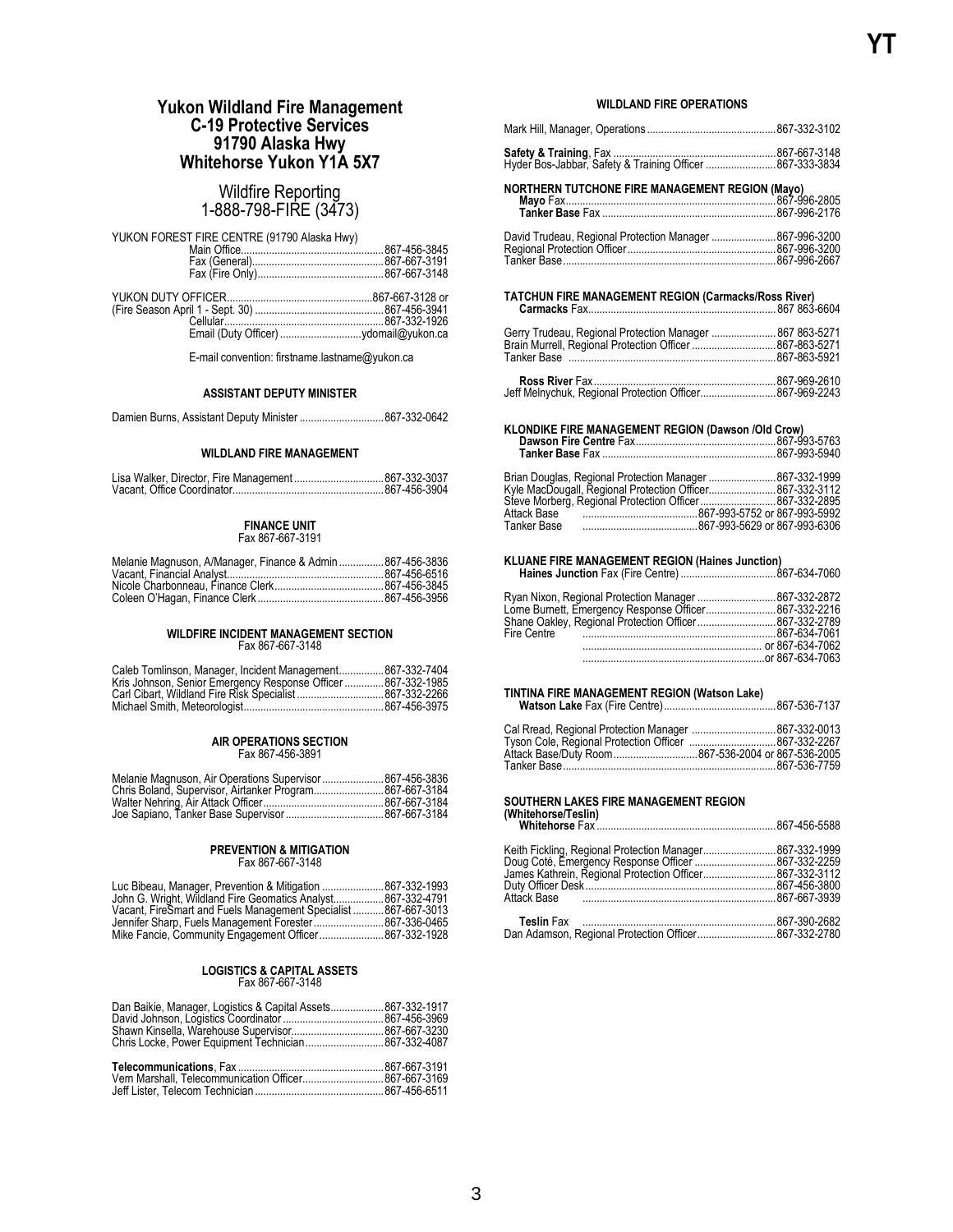## **Agriculture, Forestry and Rural Economic Development Wildfire Management Branch J.G. O'Donoghue Building Suite 108, 7000-113 Street Edmonton, AB T6H 5T6**

<span id="page-7-0"></span>\*Emergency Fire Control Assistance 780-415-6460 24 Hour Emergency Fire Line 780-913-2344

Email Convention: ........... firstname.lastname@gov.ab.ca

## **WILDFIRE MANAGEMENT BRANCH**

EXECUTIVE DIRECTOR

| John Paul Glaves, A/Business Services Director587-985-5008 |  |
|------------------------------------------------------------|--|

| <b>Provincial Warehouse and Service Centre</b><br>1st Floor, 10725-120 Avenue                                                                                               |  |  |
|-----------------------------------------------------------------------------------------------------------------------------------------------------------------------------|--|--|
| Edmonton, AB T5E 0S8                                                                                                                                                        |  |  |
| Fax 780-422-0174                                                                                                                                                            |  |  |
|                                                                                                                                                                             |  |  |
| <b>AREA OFFICES</b>                                                                                                                                                         |  |  |
| Sean MacNeil, Wildfire Operations Officer<br>Kevin Topolnicki, Wildfire Prevention Officer                                                                                  |  |  |
| Kevin Vander Haeghe, Forestry Manager<br>Gord Glover, Wildfire Operations Officer<br>Marc Freedman, Wildfire Prevention Officer                                             |  |  |
| Paul St. John, Forestry Manager<br>Kent Jennings, A/Wildfire Operations Officer<br>Alan Gammon, A/Wildfire Prevention Officer<br>Dean Hrycun, A/Wildfire Prevention Officer |  |  |
| Rob Galon, Forestry Manager<br>Forrest Barrett, Wildfire Operations Officer<br>Mike Kingsbury, Wildfire Prevention Officer                                                  |  |  |
| Terry Jessiman, Forestry Manager<br>Derrick Downey, Wildfire Operations Officer<br>Kevin Hunt, Wildfire Prevention Officer                                                  |  |  |
| Derek Bakker, A/Forestry Manager<br>Brian Stanton, Wildfire Operations Officer<br>Mike Tucker. Wildfire Prevention Officer                                                  |  |  |
| Terry Jessiman, A/Forestry Manager<br>Tom Patreau, Wildfire Operations Officer<br>Todd Lynch, Wildfire Prevention Officer                                                   |  |  |
| Kevin Gagne, Forestry Manager<br>Rick Moore, Wildfire Operations Officer<br>Kristofer Heemeryck, Wildfire Prevention Officer                                                |  |  |
| Slave Lake<br>lain Johnston, Forestry Manager<br>Jason Pankratow, Wildfire Operations Officer<br>Amanda Harrison, Wildfire Prevention Officer                               |  |  |
| Whitecourt<br>Shawn Barraclough, Forestry Manager<br>Brian Lopushinsky, Wildfire Operations Officer<br>Mike Milner, Wildfire Prevention Officer                             |  |  |

## **WILDFIRE OPERATIONS SECTION**

| <b>DIRECTOR</b> |  |
|-----------------|--|
|                 |  |

## **WILDFIRE OPERATIONS UNIT**

| Quentin Spila, Wildfire Operations Manager                            | .780-422-4506  |
|-----------------------------------------------------------------------|----------------|
| Cory Davis, Provincial Wildfire Operations Coordinator                | .780-920-4298  |
| Norman Quilichini, Wildfire Telecom & Facilities Manager.             | .780-427-6834  |
| Tanya Letcher, Provincial Fire Behaviour Specialist780-623-5244       |                |
| Mike Kakoullis, Provincial Wildfire Detection Coordinator780-866-7727 |                |
| Ben Jamieson, Provincial Sustained Action Coordinator780-292-1736     |                |
| Brian Wog, Provincial Helitack Coordinator780-919-4669                |                |
| Trina Grosse, Provincial Logistics Program Coordinator  780-427-7419  |                |
|                                                                       | . 780-644-5534 |
|                                                                       |                |

## **WILDFIRE AVIATION AND GEOMATICS UNIT**

| Quentin Spila, Wildfire Aviation and Geomatics Manager780-422-4506  |               |
|---------------------------------------------------------------------|---------------|
| Patrick McIlwaine, Provincial Aviation Specialist587-988-9157       |               |
| Shawn Legasse, Provincial Airtanker Program Coordinator780-217-8594 |               |
| Danelle Bryant, AWCC Aircraft Logistics Supervisor 780-415-2564     |               |
| Jesse Baron, Provincial Air Attack Officer                          | .780-292-2094 |
| Aaron Barnhardt, Provincial Helicopter Specialist                   | .780-217-8594 |

## **FIRE WEATHER UNIT**

| Vacant, Forecaster, Fire Weather Program Lead780-916-9225 |  |
|-----------------------------------------------------------|--|
|                                                           |  |
|                                                           |  |
|                                                           |  |
|                                                           |  |
|                                                           |  |

## **WILDFIRE PREVENTION SECTION**

DIRECTOR

|                                                                        | .780-886-7788 |
|------------------------------------------------------------------------|---------------|
| Christie Tucker, Wildfire Information Manager 780-289-8196             |               |
| Chad Morrison, Compliance & Investigations Program Manager780-415-9969 |               |
| Adam Gossell, FireSmart Program Manager                                | 780-915-4929  |
| Marilyn Tucker, A/Senior Wildfire Prevention Specialist                | 780-644-4901  |
| Vacant, Wildfire Management Planning Unit Lead780-415-6671             |               |
| Dave Schroeder, Capability Development Lead780-886-6601                |               |
|                                                                        |               |
| Theo Bailey, A/Provincial Investigation Unit Lead780-913-3239          |               |
| Mathew Christie, Provincial Prevention Officer 780-722-0521            |               |
| Kimberly Edwards, A/Review and Improvement Unit Lead780-910-5193       |               |
|                                                                        |               |
|                                                                        |               |

| <b>Hinton Training Centre</b>                     |
|---------------------------------------------------|
| 1176 Switzer Drive                                |
| Hinton, AB T7V 1V3                                |
| Main Office 780-865-8200                          |
| Fax 780-865-8266                                  |
| http://www.alberta.ca/hinton-training-centre.aspx |

| 780-865-8308                                                          |
|-----------------------------------------------------------------------|
| 780-223-7045                                                          |
| 780-223-7019                                                          |
| .780-728-8902                                                         |
| 780-740-3145                                                          |
| 780-740-3430<br>Mike May, Senior Wildfire Training Specialist         |
| 780-712-2175                                                          |
| 780-223-3959                                                          |
| Chris Gosman, Senior Forest Mgmt Training Specialist.<br>780-740-1256 |
|                                                                       |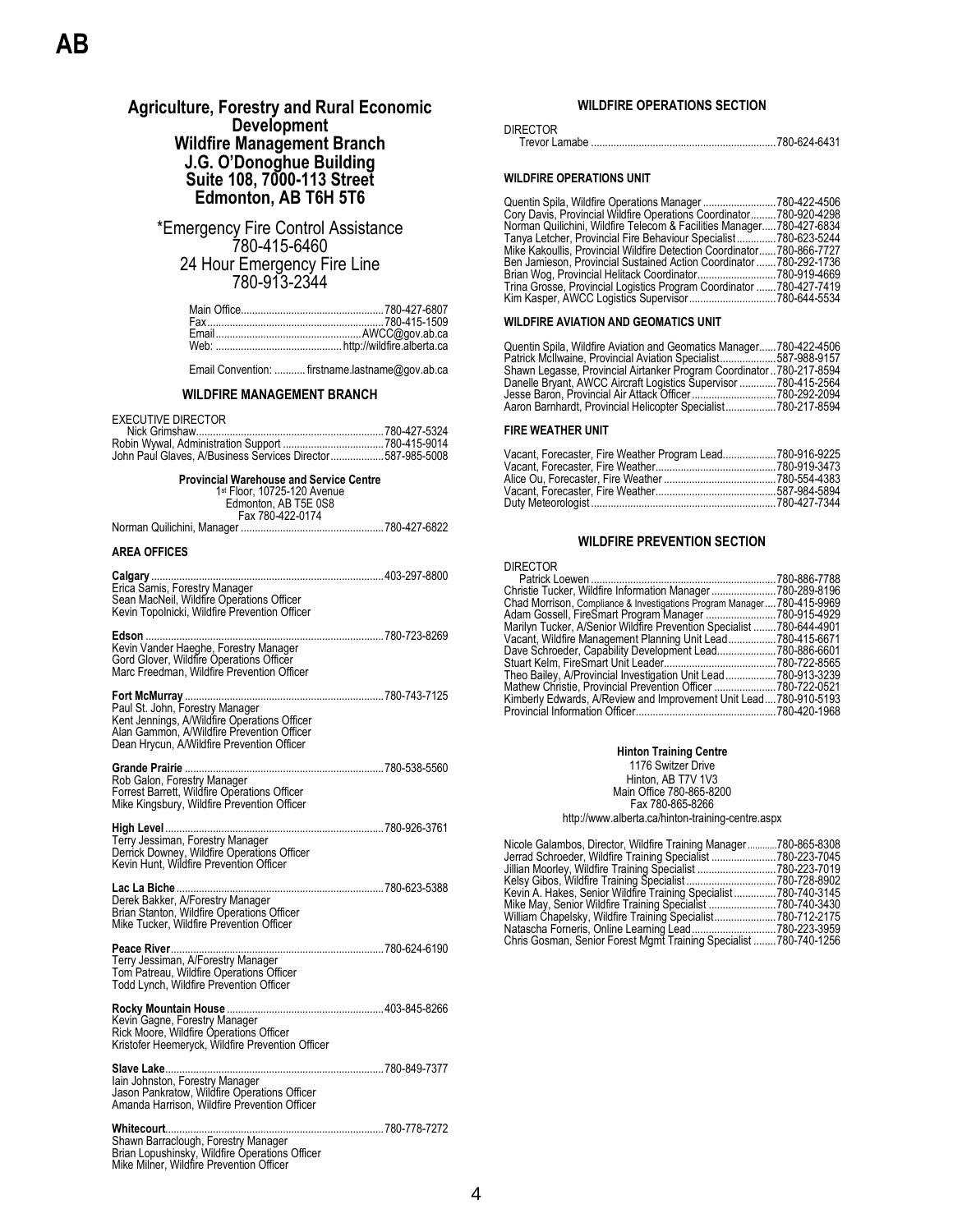## <span id="page-8-0"></span>**Forest Management Division Dept. of Environment and Natural Resources Government of the N.W.T. 149 McDougal Road, P.O. Box 7 Fort Smith, NT X0E 0P0**

\*Emergency Fire Control Assistance 867-872-7710

|                                       | Email Forest_Management@gov.nt.ca      |
|---------------------------------------|----------------------------------------|
| $MPLID \rightarrow D \rightarrow LPL$ | $(0.77 \times 0.077)$ FIDE (COO 0.470) |

Wildfire Reporting............... 1-877-NWT-FIRE (698-3473) Email............................................Duty\_Officer@gov.nt.ca

Email Convention: firstname\_lastname@gov.nt.ca

## DIRECTOR, Forest Management

| Mike Gravel |  |                                                     |
|-------------|--|-----------------------------------------------------|
|             |  | Jackie Heron, Administrative Assistant 867-872-7737 |

## **FIRE RESPONSE AND OPERATIONS (\*Denotes Territorial Duty Officers)**

| Richard Olsen, Manager, Fire and Science Operations             | .867-872-7707 |
|-----------------------------------------------------------------|---------------|
|                                                                 | .867-872-7717 |
|                                                                 | .867-872-7716 |
| Westley Steed, Wildfire Risk Management Coordinator             | 867-872-7704  |
| Amber Simpson, Wildland Fire Prevention Coordinator867-872-7728 |               |
|                                                                 | .867-872-7708 |
|                                                                 |               |
|                                                                 | .867-872-7706 |
| Brent Starling, Wildfire Management Analyst 867-872-7743        |               |

## **AVIATION SERVICES**

| Brandy Wilson, Aviation Services Admin. Supervisor 867-872-7723 |  |
|-----------------------------------------------------------------|--|
|                                                                 |  |

## **FOREST MANAGEMENT SERVICES**

| Jay MacDonald, Forest Management Services 867-872-7730       |  |
|--------------------------------------------------------------|--|
| Gerald Doucet, Material Management Supervisor  867-872-7731  |  |
| Steve Charon, Territorial Facilities Manager 867-872-7713    |  |
|                                                              |  |
|                                                              |  |
| Arthur Taylor, Telecom & Data System Technician 867-872-7726 |  |

### **PROGRAM SUPPORT**

Jara Watts, Manager...............................................................867-872-7702

## **ENR REGIONAL OPERATIONS**

**FORT SMITH (South Slave Region)** Environment and Natural Resources P.O. Box 900 Fort Smith, NT X0E 0P0 Fax 867-872-4250

**FORT SIMPSON<br>
(Dehcho Region)<br>
Environment and Natural Resources<br>
P.O. Box 240** Fort Simpson, NT X0E 0N0 Fax 867-695-2442

## **INUVIK (Inuvik Region)**<br>Environment and Natural Resources<br>P.O. Box 2749 Inuvik, NT X0E 0T0 Fax 867-678-6699

Norman Snowshoe, Superintendent.......................................867-678-6690 Ernie Francis, Manager, Forests .............................867-777-4002 ext 1004 Angel Simon, Forest Officer.....................................867-777-4002 ext 1005

**NORMAN WELLS<br>
<b>(Sahtu Region)**<br>
Environment and Natural Resources<br>
P.O. Box 130<br>
Norman Wells, NT X0E 0V0<br>
Fax 867-587-3535

## **YELLOWKNIFE**

**(North Slave Region)** Environment and N**a**tural Resources P.O. Box 2668 Yellowknife, NT X1A 2P9 Fax 867-873-6230

| Lawrence Lewis, Manager, Forests867-767-9238, ext. 53252  |  |
|-----------------------------------------------------------|--|
| Chris Tourangeau, Forest Officer 867-767-9238, ext. 53239 |  |
|                                                           |  |
|                                                           |  |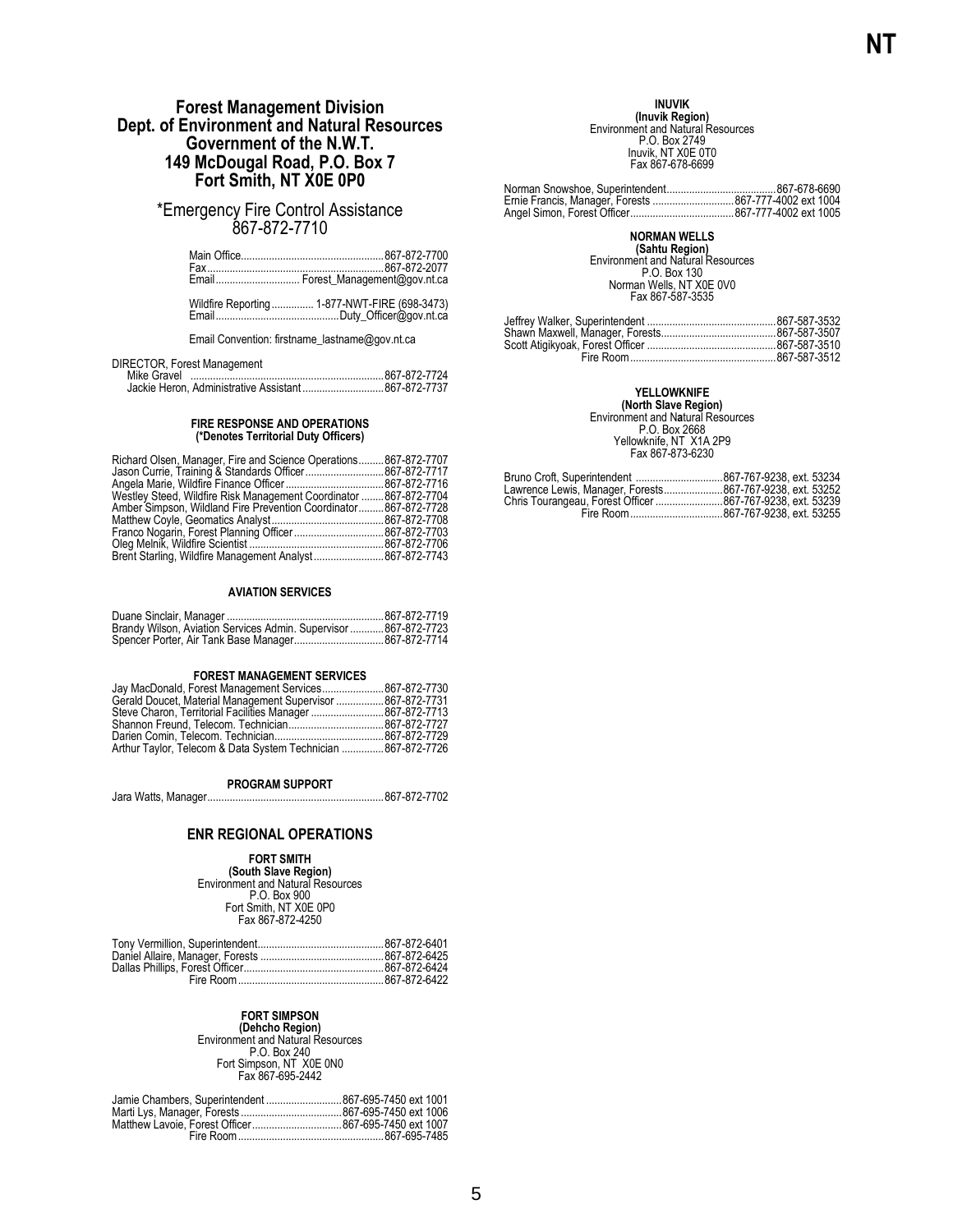## <span id="page-9-0"></span>**Saskatchewan Public Safety Agency 2120 Central Avenue North P.O. Box 5005 Prince Albert, SK S6V 6W9**

## SPSA Emergency Assistance 306-953-3430

Email Convention: firstname.lastname@gov.sk.ca

## **EXECUTIVE MANAGEMENT Fax 306-953-3575**

| Steve J. Roberts, Vice President, Operations 306-953-2206 |  |
|-----------------------------------------------------------|--|
|                                                           |  |

## **OPERATIONAL RESPONSE – LAND OPERATIONS**

Vacant, Executive Director, Land Operations Response

|                                                         | .306-953-3429 |
|---------------------------------------------------------|---------------|
|                                                         | 306-953-3575  |
| Dennis Trueman, Manager, Land Operations306-953-2883    |               |
|                                                         |               |
| Jeanette Krayetski, Manager, Intel Services306-940-8146 |               |
|                                                         |               |
|                                                         |               |
|                                                         |               |
|                                                         |               |
| Malcolm McTaggart, Provincial Coordinator306-953-3430   |               |
|                                                         |               |
|                                                         |               |
| *PROVINCIAL DUTY DESK                                   |               |
|                                                         |               |

## **SAFETY & TRAINING**

| Connie Bradburn, Safety & Training Manager306-953-3599           |  |
|------------------------------------------------------------------|--|
| Don Wood, Manager, Workplace Safety & Training Coord306-953-3492 |  |

## **HUMAN RESOURCES**

| Rizwam Ahmed, Director, Corporate HR306-940-9177 |  |
|--------------------------------------------------|--|
|--------------------------------------------------|--|

## **FINANCIAL OPERATIONS**

| Steve Brown, Director, Financial Operations306-953-2359 |  |  |  |  |  |
|---------------------------------------------------------|--|--|--|--|--|
|---------------------------------------------------------|--|--|--|--|--|

## **OPERATIONAL COMMUNICATIONS**

| Charlene Luskey, Executice Director, Emergency Communications |        |
|---------------------------------------------------------------|--------|
|                                                               | 0.0000 |

| Criditeric Luskey, Executive Director, Emergency Communications |                       |
|-----------------------------------------------------------------|-----------------------|
|                                                                 | $\ldots$ 306-221-6200 |
| Christopher Clemett, Director, Communications 306-787-5395      |                       |

## **LOGISTICS & SUPPORT SERVICES / COMLIANCE & INVESTIGATION Fax 306-953-2600**

| Howard Georgeson, Director, Logistics & Support Services306-930-9604 |               |
|----------------------------------------------------------------------|---------------|
| Brent Zbaraschuk, Manager, Logistics & Transportation  306-953-2428  |               |
| Robert Northey, Transportation Coordinator306-930-8719               |               |
|                                                                      | 306-953-3485  |
|                                                                      | 306-953-3475  |
|                                                                      | .306-953-3446 |
|                                                                      | .306-953-3653 |
| Camille Harris, Education & Prevention Coordinator  306-953-3543     |               |

### **AIR OPERATIONS Fax 306-425-4538**

| Peter Boniface, Executive Director, Aviation Operations 306-425-4639 |  |
|----------------------------------------------------------------------|--|
| Audrey Kahovec, Safety & Assistant Operations Manager306-425-6608    |  |
|                                                                      |  |
|                                                                      |  |
|                                                                      |  |
| Bob Spracklin, Aviation Services Coordinator306-953-3458             |  |

## **EASTERN RESPONSE CENTRE**

| Rocky Purves, Manager, Land Operations306-865-4415         |               |
|------------------------------------------------------------|---------------|
|                                                            | .306-865-4420 |
| Daryl Sachkowski, Response Centre Coordinator 306-953-2258 |               |
| Duane Barlow, Response Centre Duty Officer306-953-3409     |               |
|                                                            |               |
|                                                            |               |
|                                                            |               |
| <b>Protection Officers:</b>                                |               |
|                                                            | 306-953-3423  |
|                                                            | 306-663-5620  |
| Eric Pulvermacher, Lower Fishing Lakes 306-426-2610        |               |
|                                                            |               |
|                                                            |               |

## **WESTERN RESPONSE CENTRE**

| Robbie Gardiner, Manager, Land Operations 306-833-3220      |               |
|-------------------------------------------------------------|---------------|
|                                                             | .306-833-3228 |
| Garry Dyck, Response Centre Coordinator306-236-0424         |               |
| Kim Hansen, Response Centre Duty Officer306-235-1804        |               |
| Joshua Caisse, Response Centre Duty Officer306-235-1803     |               |
| Jack Lee, ESO Emergency Services Officer306-520-2919        |               |
| Kelly Sawchuck, ESO Emergency Services Officer 306-520-7818 |               |
| <b>Protection Officers:</b>                                 |               |
| Chris Wilson, Buffalo Narrows / La Loche 306-235-1801       |               |

| Chris Wilson. Buffalo Narrows / La Loche 306-235-1801 |  |
|-------------------------------------------------------|--|
|                                                       |  |
|                                                       |  |
|                                                       |  |

## **NORTHERN RESPONSE CENTRE**

| Bryan Chartrand, Manager, Land Operations 306-425-0185      |               |
|-------------------------------------------------------------|---------------|
|                                                             | .306-425-4625 |
| John Bell, Response Centre Coordinator306-425-6606          |               |
| Alena Morin, Response Centre Duty Officer 306-425-6651      |               |
| Lyle Prokopetz, ESO Emergency Services Officer 306-940-7263 |               |
|                                                             |               |
| <b>Protection Officers:</b>                                 |               |
|                                                             |               |

## **SOUTHERN RESPONSE CENTRE**

| Trevor Leggett, ESO Emergency Services Officer306-530-0371<br>Sterling Switzer, ESO Emergency Services Officer 306-930-8726<br>Jason Russill, ESO Emergency Services Officer 306-540-8751 |  |
|-------------------------------------------------------------------------------------------------------------------------------------------------------------------------------------------|--|
| Protection Officers                                                                                                                                                                       |  |
|                                                                                                                                                                                           |  |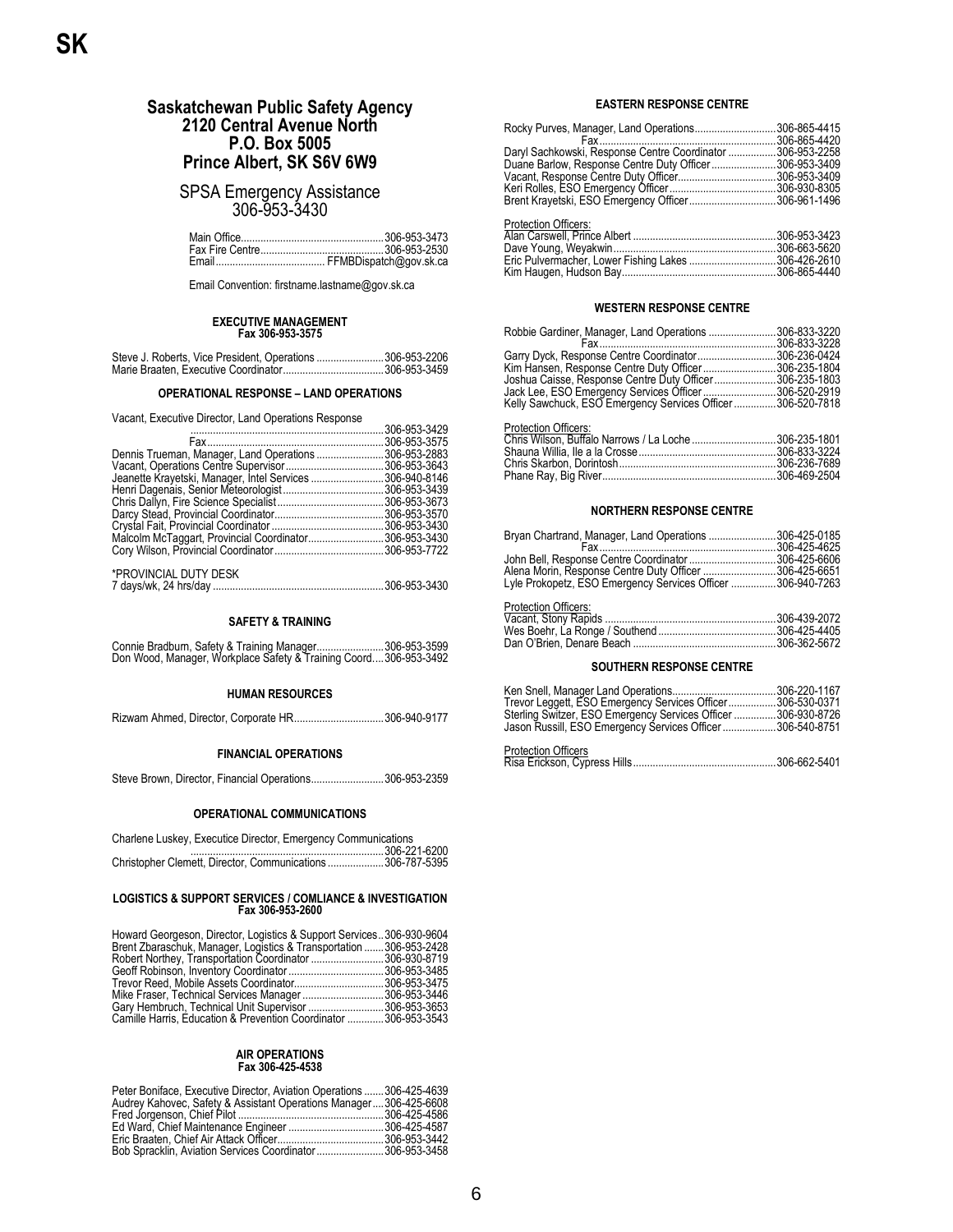## **Manitoba Wildfire Service Parks and Resource Protection Division Department of Conservation and Climate Box 10, 200 Saulteaux Cres. Winnipeg, MB R3J 3W3**

<span id="page-10-0"></span>\*Emergency Fire Control Assistance 204-945-5252 (24 hr)

Email Convention: firstname.lastname@gov.mb.ca

## **CONTRACT MANAGEMENT AND EQUIPMENT**

| Adam Ladouceur, Fire Operations Manager204-794-3270 |  |
|-----------------------------------------------------|--|
|                                                     |  |
|                                                     |  |
|                                                     |  |

## **FIELD SERVICES AND STAFF DEVELOPMENT**

| Brock Happychuk, Fire Operations Manager 204-391-5744             |  |
|-------------------------------------------------------------------|--|
| Matthew Notta, Supervisor of Training and Development204-794-5958 |  |

## **PUBLIC EDUCATION, SCIENCE & TECHNOLOGY & COMMUNICATIONS**

| Garth Hoeppner, Supervisor - Science and Technology204-945-7776 |  |
|-----------------------------------------------------------------|--|
| Vacant, Meteorologist /. GIS Technician 204-945-7778            |  |
|                                                                 |  |
|                                                                 |  |
| Vacant. Prevention and Communications Coordinator  204-945-6674 |  |
|                                                                 |  |

### **AVIATION SERVICES**

## **NORTHERN REGION**

Box 28, 59 Elizabeth Rd. Thompson, MB R8N 1X4 Fax 204-677-6359

| Roland Malegana, Fire Operations Manager 204-677-6624 |  |
|-------------------------------------------------------|--|
| Fire Centre                                           |  |
|                                                       |  |
|                                                       |  |

**WESTERN REGION**<br>Box 2250, 3<sup>rd</sup> St. & Ross Ave.<br>The Pas, MB R9A 1M4<br>Fax 204-623-5733

| Lawrence Huculak, Wildfire Superintendent204-627-0712 |  |
|-------------------------------------------------------|--|
|                                                       |  |
|                                                       |  |
|                                                       |  |

**EASTERN REGION<br>Lot 70 Blueberry Rock Road, Box 4000<br>Lac du Bonnet, MB R0E 1A0<br>Fax 204-345-1420**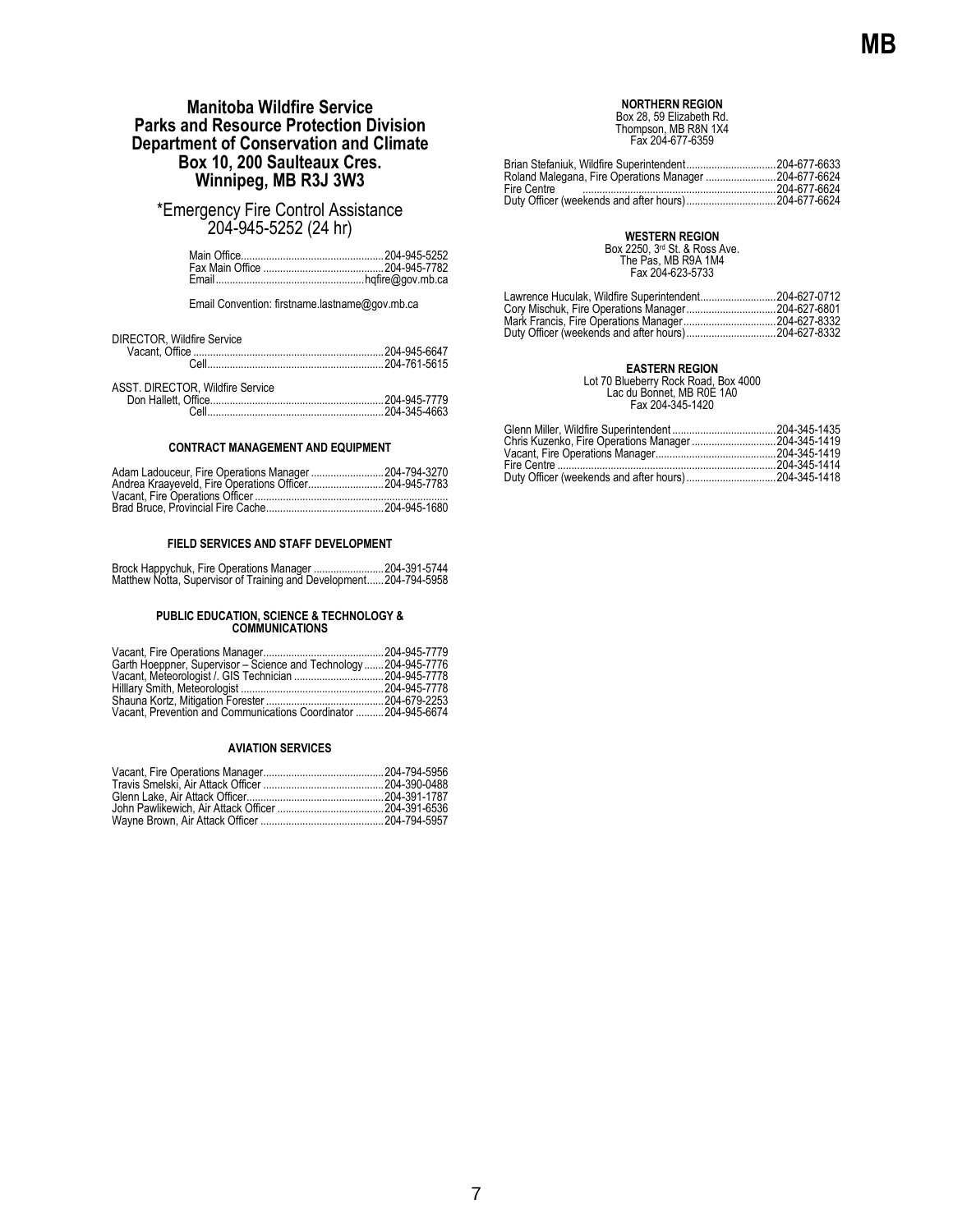## <span id="page-11-0"></span>**Aviation, Forest Fire and Emergency Services Ministry of Natural Resources and Forestry 70 Foster Dr., Suite 400 Sault Ste. Marie, ON P6A 6V5**

\*Emergency Fire Control Assistance 705-945-5751

Email Convention: ...........firstname.lastname@ontario.ca

| <b>DIRECTOR</b> |  |
|-----------------|--|
|                 |  |

### **RESPONSE & FIRE OPERATIONS**

|                                                    | .705-943-9753 |
|----------------------------------------------------|---------------|
| Scott Elliott, Prov. Fire Ops and Response Coord   | .705-255-0285 |
| Randy Opaski, A/Safety & Training Coordinator      | .807-220-6062 |
| Jason Robinson, Aerial Fire Operations Coordinator | 807-938-7796  |
|                                                    |               |
| Bryan Tarini, Fire Response Program Officer        | .705-542-2006 |
| Waylon Littleton, Fire Response Program Officer    | .705-542-6827 |
|                                                    |               |

## **PROVINCIAL EMERGENCY OPERATIONS CENTRE**

## **AIR OPERATIONS**

| Sandra Wawryszyn, Gen. Manager, Aviation Services705-943-6818 |  |
|---------------------------------------------------------------|--|
|                                                               |  |
|                                                               |  |

## **INTEGRATED SERVICES**

| Dave Duncan, Manager Integrated Services         | 705-313-1048  |
|--------------------------------------------------|---------------|
| Sarah Allen, A/Integrated Services Coordinator   | .705-690-0756 |
| Darrell Carter, Information Systems Coordinator  | 807-938-7071  |
| Dan Lasante, Information Systems Coordinator     | .705-929-0533 |
| Brad Frechette, Emergency Management Coordinator | .705-255-2599 |
| Matt Corbett, Fire Science Planning Specialist   | 807-629-0821  |
| Paul Bielby, AFFES Info & Tech Specialist        | 705-987-1387  |
| Den Boychuk, Forest Fire Science & Tech Officer  | .705-542-7256 |

## **WAREHOUSES**

Ontario Ministry of Natural Resources and Forestry Provincial Logistics Centre 1580 West Arthur Street Thunder Bay, ON P7K 1A6

Ontario Ministry of Natural Resources and Forestry Dryden Fire Management Centre Box 850, 95 Ghost Lake Road Dryden, ON P8N 2Z5

Ontario Ministry of Natural Resources and Forestry Forest Fire Management Centre Sudbury Airport Complex (Cache) 6150 Skyline Drive PO Box 500 Garson, ON P3L 1W3

# **Ministry of Natural Resources and Forestry<br>
Aviation, Forest Fire and Emergency Services**<br>
Forest Fire Management Centre<br>
Box 850, 95 Ghost Lake Road<br>
Dryden, ON P8N 2Z5<br>
Fax: 807-937-7282

| Darren McLarty, A/Response and Operations Manager 807-737-0309 |  |
|----------------------------------------------------------------|--|
| Blair McKenzie, Fire Response Coordinator 807-221-8353         |  |
|                                                                |  |
| Kevin Cookson, A/Logistics Supervisor, Thunder Bay807-631-9272 |  |
| Julie Berard, A/Business Management Coordinator 807-220-2827   |  |

**NORTHEAST REGION**<br>Forest Fire Management Centre<br>
Sudbury Airport Complex<br>
6150 Skyline Drive<br>
PO Box 500<br>
Garson, ON P3L 1W3<br>
Fax: 705-564-6033

| Mike Monzon, Response and Operations Manager705-918-4416       |  |
|----------------------------------------------------------------|--|
|                                                                |  |
| Walt Lesenke, Logistics Supervisor, Sudbury 705-698-1285       |  |
| Tammie Thibault, Business Management Coordinator  705-618-4292 |  |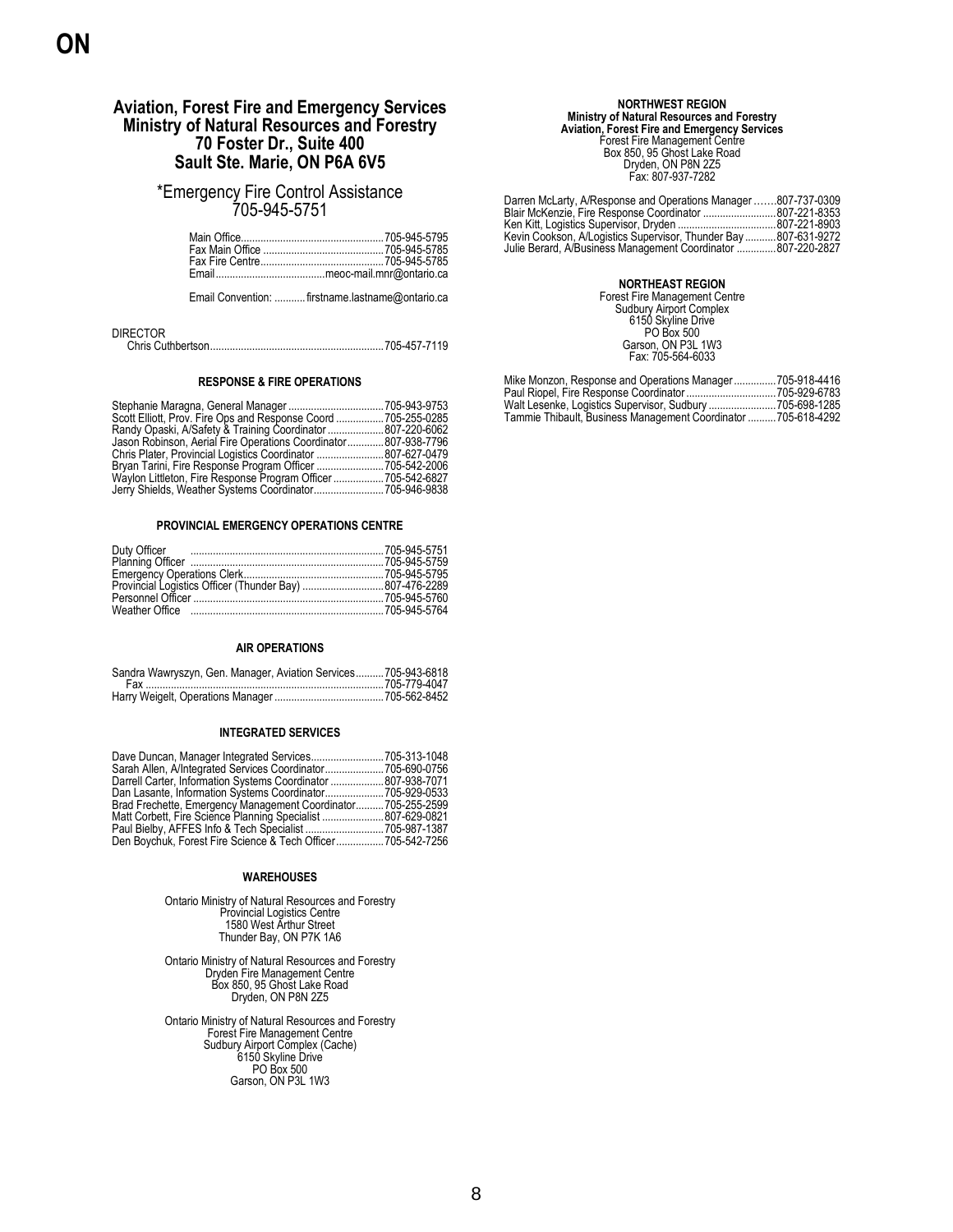## <span id="page-12-0"></span>**Société de protection des forêts contre le feu (SOPFEU) Aéroport international Jean-Lesage 715, 7 e rue de l'Aéroport Québec (Québec) G2G 2S7**

Aide en cas d'urgence pour la lutte aux incendies de forêt Emergency Fire Control Assistance 1-800-463-3389

> Officier en devoir 24h/jour Officer on duty 24hr/day 418-871-3341

| Officier en devoir/Duty Officer  Poste/ext 5425 |  |
|-------------------------------------------------|--|
|                                                 |  |
|                                                 |  |

Email convention: initial+lastname@sopfeu.qc.ca (John Doe: jdoe@sopfeu.qc.ca)

## **DIRECTION GÉNÉRALE**

|                                                                      | poste/ext 5401 |
|----------------------------------------------------------------------|----------------|
|                                                                      |                |
| Stéphane Caron, coord. prévention et communications  poste/ext. 5484 |                |

### **DIRECTION DES SERVICES ADMINISTRATIFS ADMINISTRATIVE SERVICES**

## **DIRECTION DU CENTRE PROVINCIAL DE LUTTE PROVINCIAL FIRE CENTRE**

| Mathieu Payette, coord. aux opérations aériennes poste/ext 5420 |  |
|-----------------------------------------------------------------|--|
|                                                                 |  |
|                                                                 |  |
| Benoit Ménard, coord. Zone Nordique et à                        |  |
| l'aéropointage 819-824-4100 poste/ext 4406                      |  |

# **DIRECTION DES TECHNOLOGIES DE L'INFORMATION ET DE LA PERFORMANCE INFORMATION TECHNOLOGY**

| <b>INFURNATION TECHNOLOGI</b>                                      |  |
|--------------------------------------------------------------------|--|
|                                                                    |  |
| Anne-Marie David, coord. services informatiques                    |  |
|                                                                    |  |
| Claudia Vaillancourt, coord. services métérologiquesposte/ext 5466 |  |
| Caroline Plante, coord. performance opérationnelleposte/ext 5489   |  |

## **DIRECTION DES RESSOURCES HUMAINES HUMAN RESOURCES**

| Frédéric Chouinard, coord. coordonnateur en SST poste/ext 5448 |  |
|----------------------------------------------------------------|--|
|                                                                |  |

## **DIRECTION RÉGIONALE DE L'EST** Aéroport de Baie-Comeau 251, route de l'Aéroport Baie-Comeau (Québec) G5C 2S6 Téléphone/Phone: 418-295-2300 Télécopieur/Fax: 418-295-2572

| Jean Nouvellet, coord. infrastructures 418-871-3341 poste/ext 5485 |  |
|--------------------------------------------------------------------|--|

## **DIRECTION RÉGIONALE DU CENTRE** Aéroport de Roberval 1230, route de l'Aéroport Roberval (Québec) G8H 2M9 Téléphone/Phone 418-275-6400 Télécopieur/Fax 418-275-7673

| Guillaume Drolet, coord. Services télécommunications |  |
|------------------------------------------------------|--|
|                                                      |  |
|                                                      |  |

### **DIRECTION RÉGIONALE DE L'OUEST**

Aéroport de Val-d'Or 285, rue du Concorde Case postale 608 Val-d'Or (Québec) J9P 4P6 Téléphone/Phone 819-824-4100 Télécopieur/Fax 819-824-4133

| Cédric Mainville, coord. équipements et logistique |  |
|----------------------------------------------------|--|
|                                                    |  |
|                                                    |  |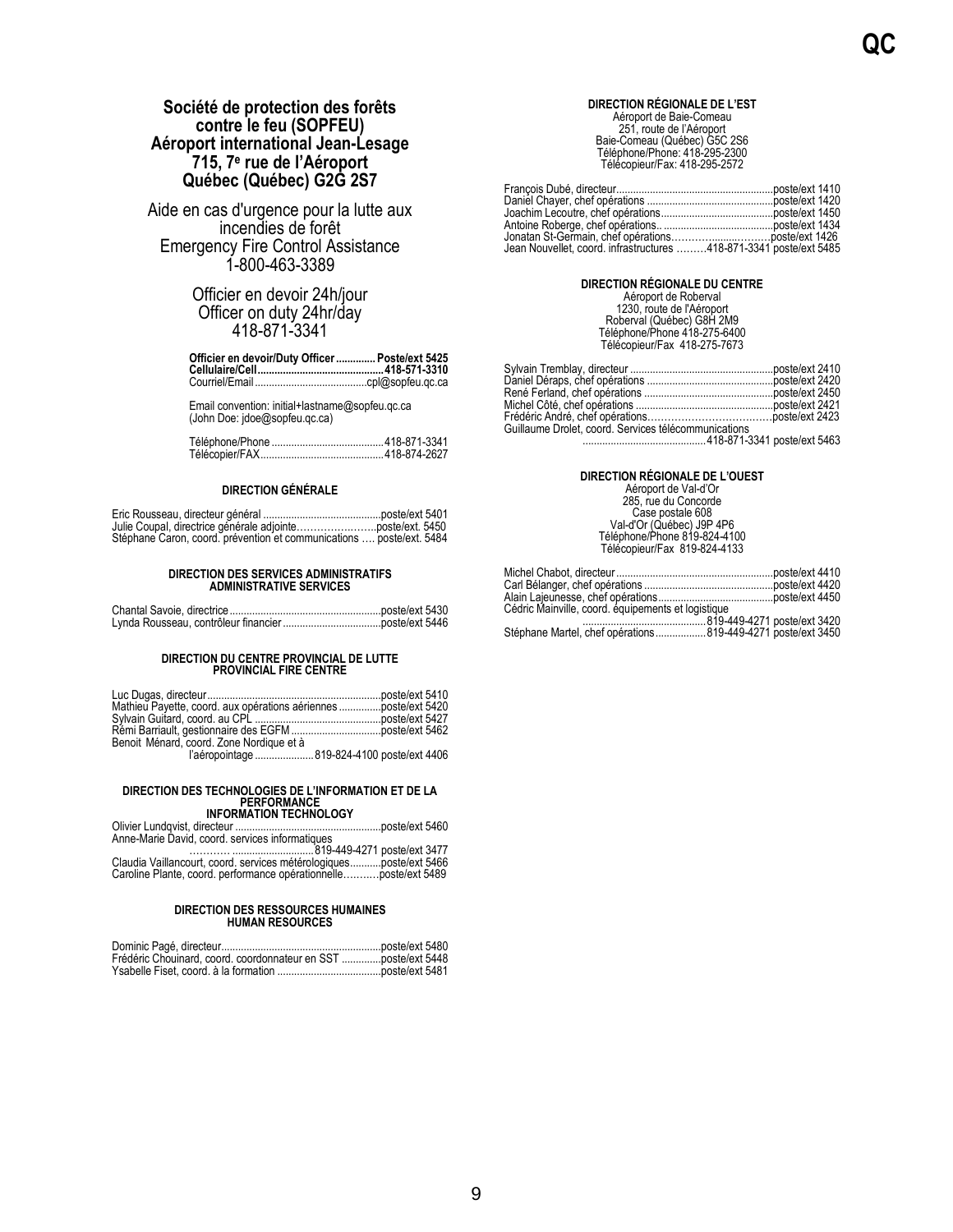## **Ministère des Forêts, de la Faune et des Parcs Direction de la protection des forêts 5700, 4<sup>e</sup> Avenue Ouest, bureau A-220 Québec (Québec) G1H 6R1**

<span id="page-13-0"></span>

| Sébastien Lacroix, directeur de la protection des forêts poste/ext 704105 |  |
|---------------------------------------------------------------------------|--|
| (11 avril – 16 oct / Apr. 11 - Oct. 16)<br>7h-20h HAE / 7 jours-days      |  |
| .                                                                         |  |

Isabelle Dumais, coordonnatrice ............................................581-989-6242 Email..........................Isabelle.dumais2@mffp.gouv.qc.ca

**MINISTERE DES TRANSPORTS**<br>
Service aérien gouvernemental<br>
Aéroport international Jean-Lesage<br>
700, 7e Rue de l'Aéroport<br>
Québec (Québec) G2G 2S8

Denis Page, Directeur general...........................................[..poste/ext](tel:418-528-8383) 25685 Email.......................... denis.page@transports.gouv.qc.ca Sylvie Boudreault, Directeur des affaires aériennes et des relations avec les partenaires...................poste/ext 25620 Email.................sylvie.boudreault@transports.gouv.qc.ca Joël Rodrigue, Directeur de la maintenance .....................[..poste/ext](tel:418-528-8350) 25650 Email........................joel.rodrigue@transports.gouv.qc.ca Benoit Dugas, Chef de service avions citernes et services technique ..................................................poste/ext 25645 Email....................... benoit.dugas@transports.gouv.qc.ca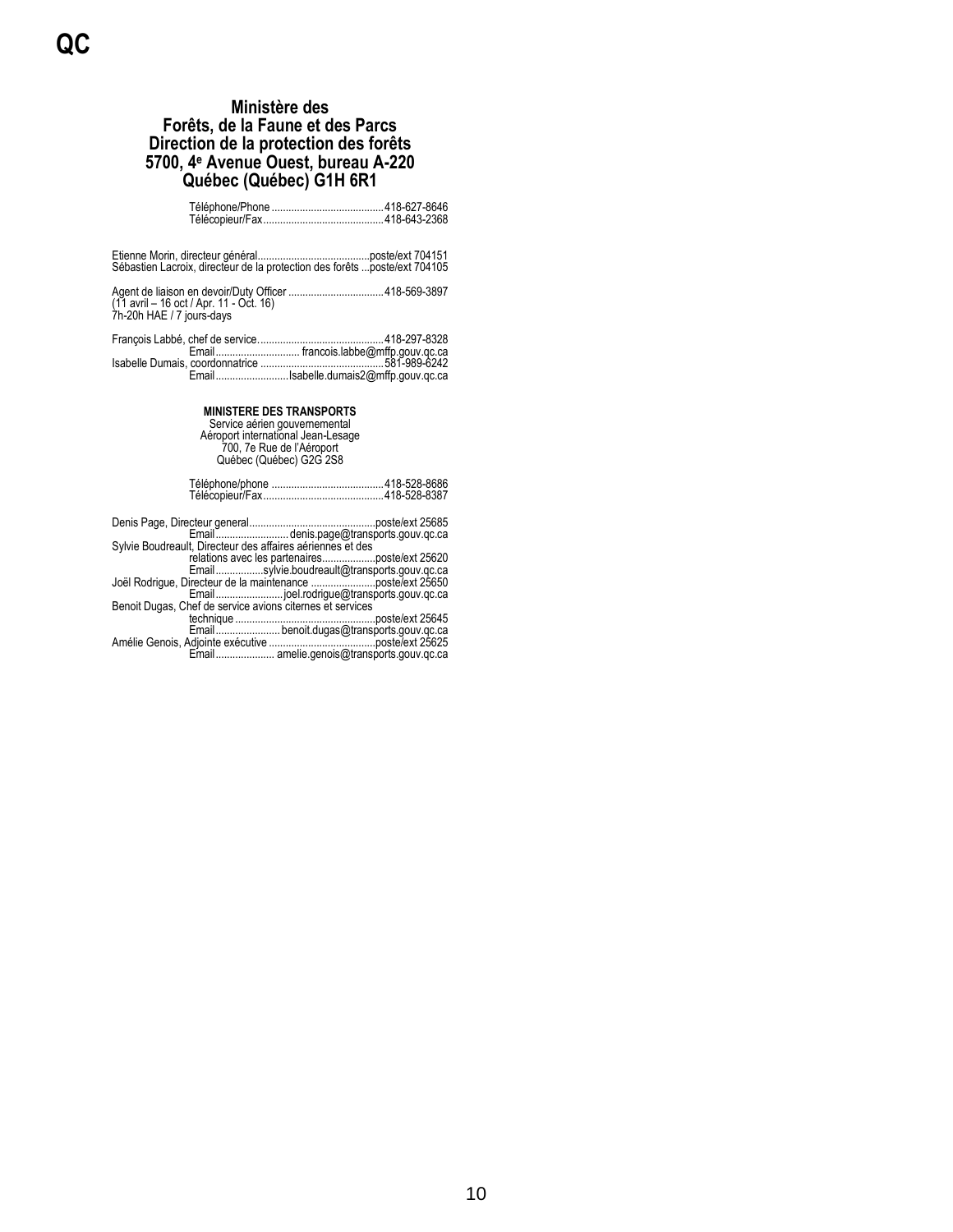## **Forest Fire Management Branch Dept. of Natural Resources and Energy Development Hugh John Fleming Forestry Complex P.O. Box 6000 Fredericton, N.B. E3B 5H1**

<span id="page-14-0"></span>\*Emergency Fire Control Assistance 506-453-3335 Duty Officer Cell 506-461-3915

> Main Office...................................................506-453-3826 Email.................................... provincial.firecentre@gnb.ca

> Email Convention: ............... firstname.lastname@gnb.ca

## Forest Fire Management Section

BRANCH DIRECTOR<br>Len Mosher ................

Len Mosher .............................................................................506-444-4166

## **FIRE OPERATIONS**

| Troy Adams, Fire Centre Operations Supervisor  506-440-9332 |  |
|-------------------------------------------------------------|--|
|                                                             |  |

## **TRAINING**

Dan Michaud, Training Specialist ...........................................506-364-7554

## **PREVENTION / PUBLIC RELATIONS**

Roger Collet, Fire Prevention Specialist ................................506-453-8650

## **EQUIPMENT**

Matt Ruff, Equipment Coordinator ..........................................506-453-2804

**PROVINCIAL WAREHOUSE**<br>
Forest Fire Management Branch<br>
Dept. of Natural Resources and Energy Development<br>
Hugh John Fleming Forestry Complex<br>
1350 Regent Street Ancillary Building Fredericton, NB E3C 2G6

### **COMMUNICATIONS**

Troy Adams, Fire Centre Operations Supervisor ...................506-440-9332

**AIR OPERATIONS** Dept. of Natural Resources and Energy Development Airtanker Operations 1350 Regent Street Fredericton, NB E3C 2G6

Regis Leclair, A/Manager Air Operations ..............................506-779-6072

## **REGIONAL OFFICES**

**REGION 1** P.O. Box 170 Bathurst, N.B. E2A 3Z2

Fax 506-547-2068

Denis Cyr, Regional Director .................................................506-547-2075 Jonathan Degrace, Regional Resource Manager ..................506-547-2280

**REGION 2**<br>80 Pleasant Street<br>Miramichi, NB E1V 1X7 Fax 506-622-2838

| Tim Houlahan, Regional Resource Manager 506-627-4095 |  |
|------------------------------------------------------|--|

**REGION 3**

R3 – HQ Ancillary Building 1350 Regent Street – Room 245 Fredericton, NB 506-453-5237

Neil Jacobson, Regional Director ...........................................506-444-4888 John Kennedy, Regional Resource Manager.........................506-476-3126

**REGION 4**

25 rue Guy Edmunston, NB E3V 3K5 Fax 506-735-2042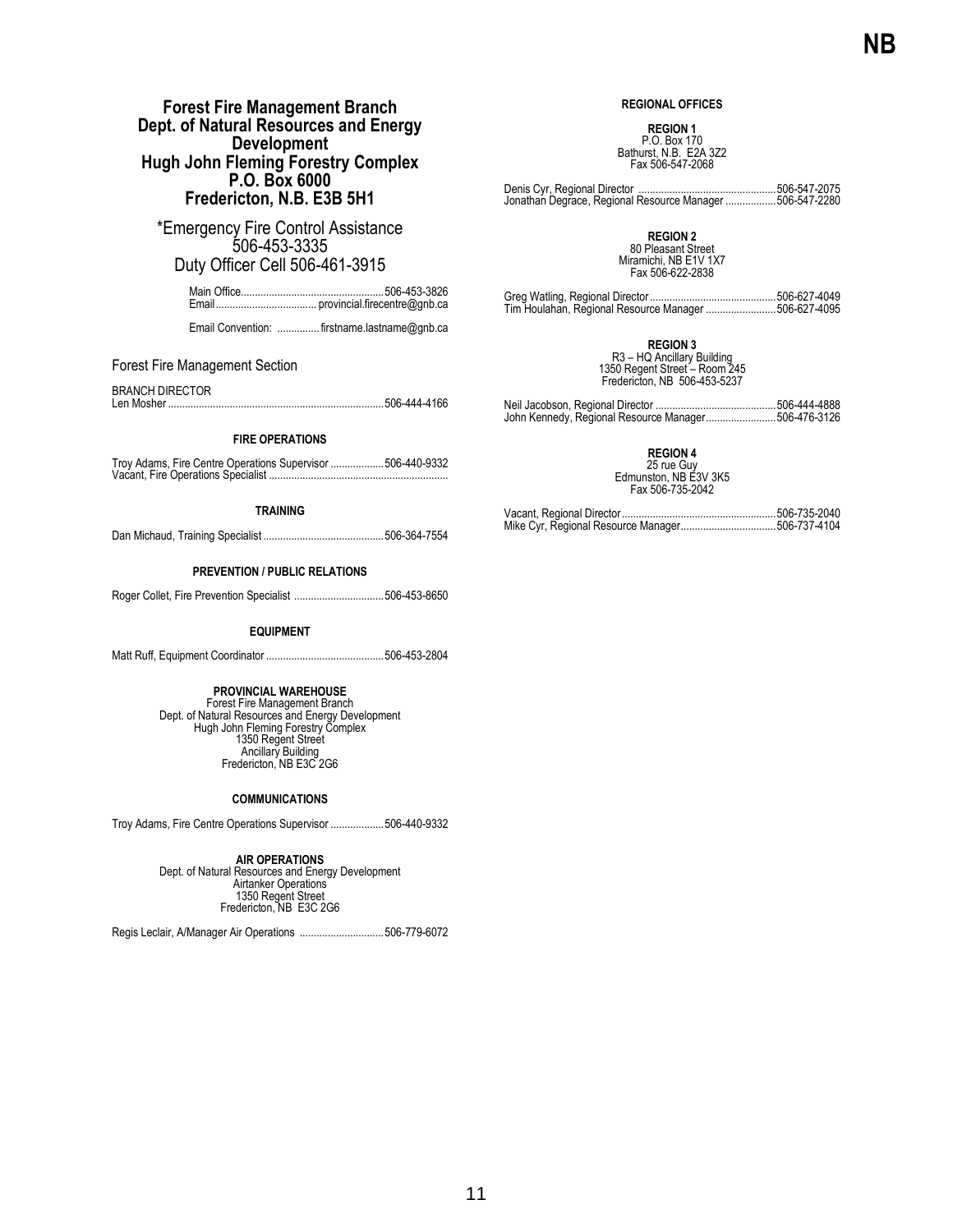<span id="page-15-0"></span>

| <b>Fleet and Forest Protection</b><br><b>Department of Natural Resources</b>           | <b>WESTERN REGION</b><br>Bridgewater, NS<br>Fax 902-543-6157                                                         |
|----------------------------------------------------------------------------------------|----------------------------------------------------------------------------------------------------------------------|
| and Renewables<br>P.O. Box 130<br>Shubenacadie, NS B0N 2H0                             |                                                                                                                      |
| *Emergency Fire Control Assistance<br>902-758-7230<br>or                               |                                                                                                                      |
| 902-758-2232                                                                           |                                                                                                                      |
|                                                                                        | <b>CENTRAL REGION</b><br>Bible Hill, NS<br>Fax 902-893-5613                                                          |
| Email Convention: firstname.lastname@novascotia.ca<br><b>DIRECTOR</b>                  | Gordon Delano, Regional Director, Truro 902-893-5627<br>Jason MacIntosh, Area Manager, Halifax/Waverley 902-860-5533 |
|                                                                                        |                                                                                                                      |
| Manager Forest Protection                                                              | Malcolm Robertson, District Supervisor                                                                               |
| <b>AIR OPERATIONS</b>                                                                  | Mark Saywood, Area Manager<br>Colchester/Hants East (Bible Hill) 902-893-5620<br>Reg Delorey, Area Manager           |
|                                                                                        | Cumberland/Oxford (Parrsboro)902-447-2115                                                                            |
| <b>EQUIPMENT</b>                                                                       |                                                                                                                      |
| Nick Johnson, Wildfire Equipment Officer 902-751-0227                                  | <b>EASTERN REGION</b><br>Antigonish, NS<br>Fax 902-863-7342                                                          |
| <b>PREVENTION / PUBLIC RELATIONS</b>                                                   | Steven Delorey, Regional Director, Coxheath902-338-3899                                                              |
|                                                                                        | Derek Geldart, Area Manager, Antigonish/Guysborough 902-863-4513<br>Morley MacNeil, Area Manager,                    |
| <b>TRAINING</b>                                                                        | Victoria/Inverness (Baddeck)  902-295-3939                                                                           |
|                                                                                        |                                                                                                                      |
| <b>FIRE SCIENCE</b>                                                                    |                                                                                                                      |
| James MacKinnon, Fire Science Officer902-222-5827                                      |                                                                                                                      |
| <b>PROVINCIAL WAREHOUSE</b><br>23 Creighton Road<br>Shubenacadie, NS<br><b>BON 2HO</b> |                                                                                                                      |

Andrew Young, Supply Technician.........................................902-220-3513

**NS**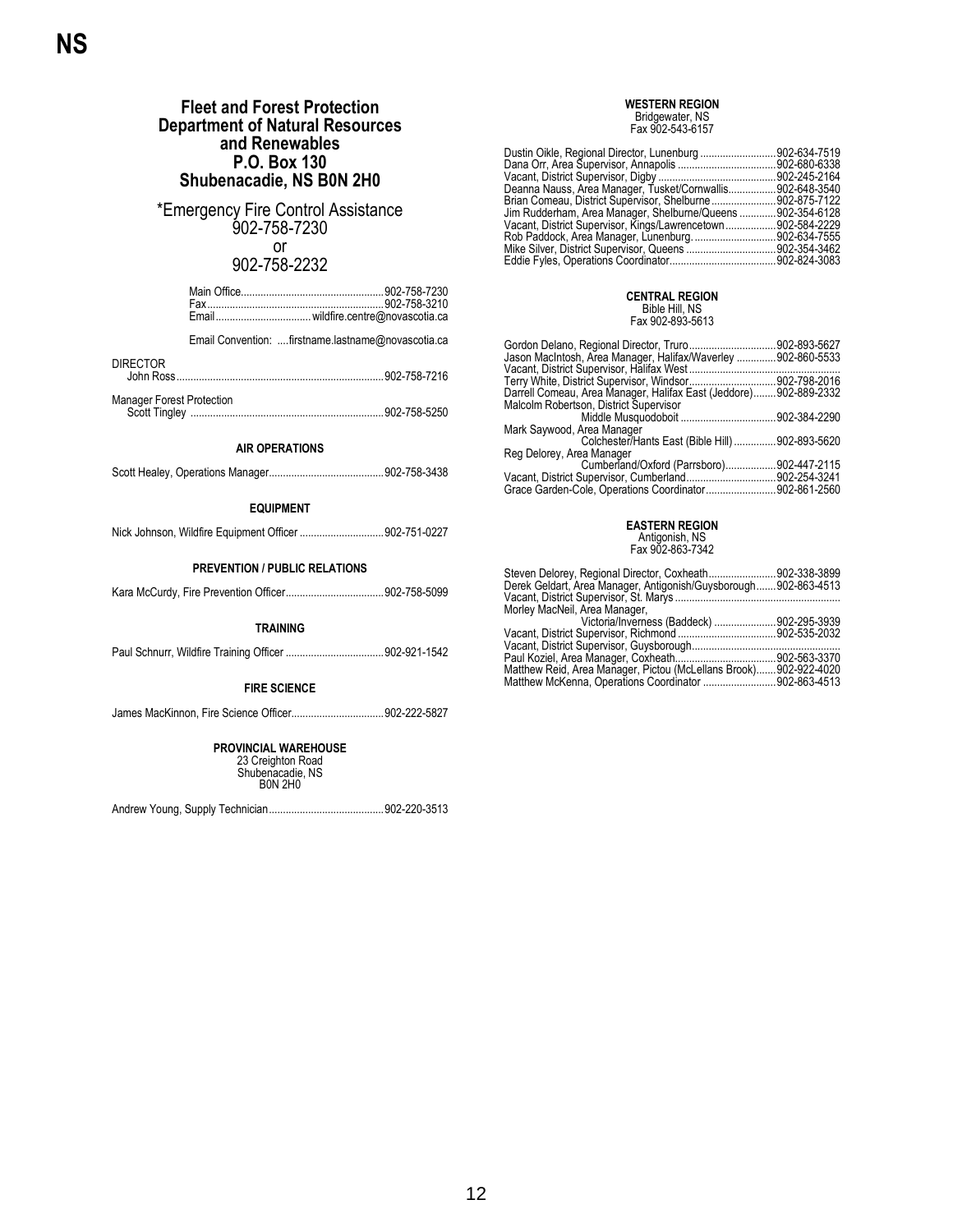## **Department of Environment, Energy and Climate Action Forests, Fish & Wildlife Division P.O. Box 2000 183 Upton Road Charlottetown, PE C1A 7N8**

<span id="page-16-0"></span>\*Emergency Fire Control Assistance (April 1 - December 1) 902 -314 -9291

DIRECTOR, Forests, Fish & Wildlife Division Kate MacQuarrie................................................................902 -368 -4705

| Fmail |  |
|-------|--|
|       |  |

MANAGER, Field Services & Forest Protection

Forests, Fish & Wildlife Division Mike Mont

Kelley Farrar,

## **FOREST FIRE EQUIPMENT** All Terrain Vehicle Control

Charlottetown, PEI

Nicholas Thompson ................................................................902 -393 -3612 Fax...............................................................902 -368 -4713 Email........................................... ncthompson@gov.pe.ca

### **PREVENTION / PUBLICITY RELATIONS**

## **WEATHER**

Andrew Ing, Geomatics Supervisor ........................................902 -394 -4481 Email.......................................................aring@gov.pe.ca

**PROVINCIAL WAREHOUSE**<br>
Forests, Fish & Wildlife Division<br>
P.O. Box 2000<br>
183 Upton Road<br>
Charlottetown, PEI<br>
C1A 7N8

# **Eastern Forestry District - Southampton**<br>Forests, Fish & Wildlife Division<br>P.O. Box 29

2580 Cardigan Road St. Peters, PEI C0A 2A0

PROVINCIAL FOREST SUPERVISOR Jeff Hannam

**Western Forestry District** Forests, Fish & Wildlife Division

40 Hackmatack Road RR #1 Wellington Stn., PEI C0B 2E0

PROVINCIAL FOREST SUPERVISOR Lowell Steve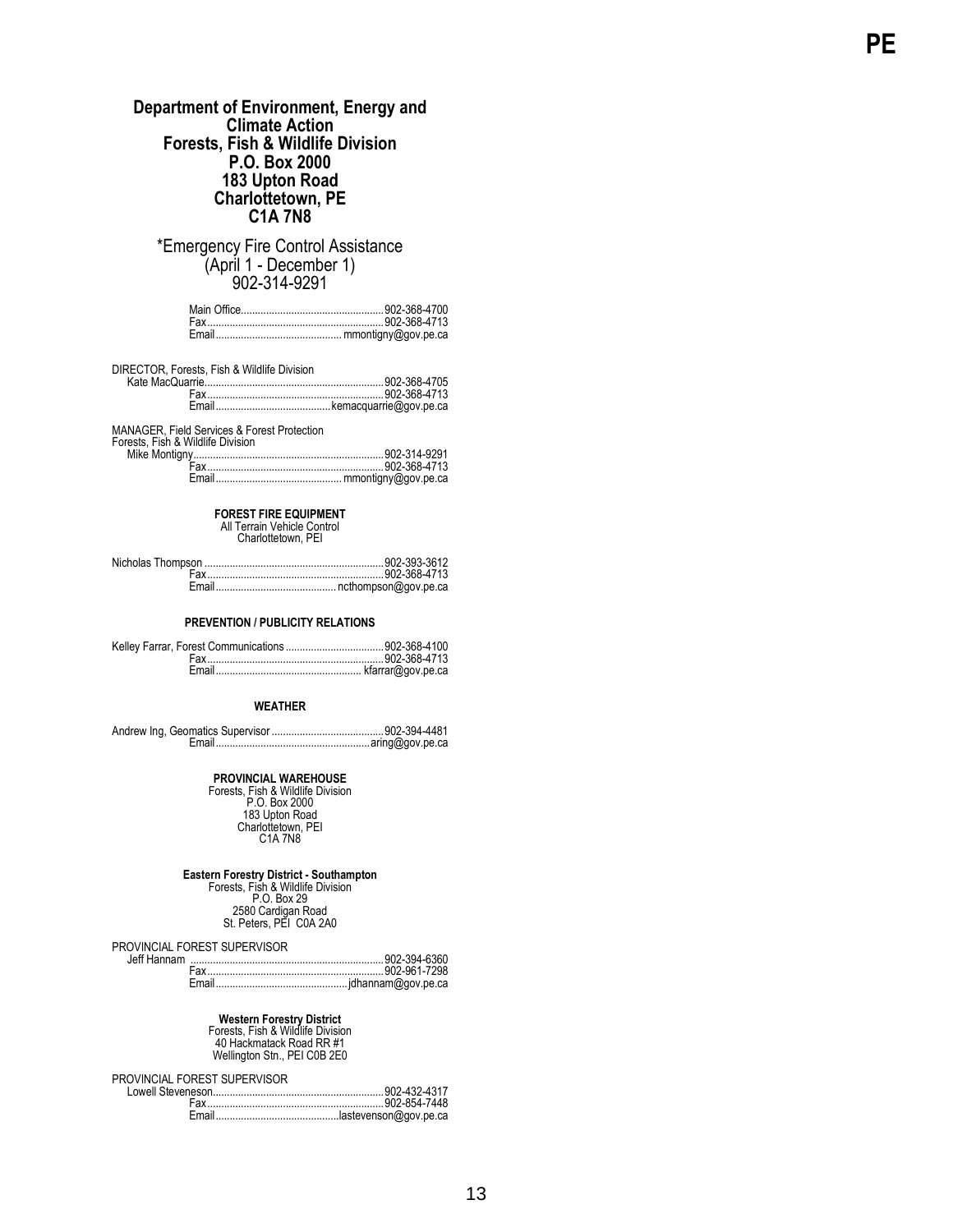## **Forest Fire Management Forest Engineering and Industry Services Department of Fisheries, Forestry & Agriculture P.O. Box 2006, 192 Wheeler's Road Corner Brook, NL A2H 7R9**

## <span id="page-17-0"></span>\*Emergency Fire Control Assistance 709-637-2328

| *DIRFCTOR |  |
|-----------|--|
|           |  |
|           |  |
|           |  |

| Jeff Motty | *SUPERVISOR, Fire Management Coordination     |  |
|------------|-----------------------------------------------|--|
|            |                                               |  |
|            |                                               |  |
|            |                                               |  |
|            | *ASSISTANT DEPUTY MINISTER, Forestry Services |  |
|            |                                               |  |
|            |                                               |  |

## **AIR OPERATIONS**

| Gregory Stratton, Dispatcher Co-ordinator, Air Services  709-256-1048 |  |
|-----------------------------------------------------------------------|--|

Fax...............................................................709-256-1110

## **EQUIPMENT**

| Jeff Motty, Supervisor, Fire Management Coordination  709-637-2343 |  |
|--------------------------------------------------------------------|--|
|                                                                    |  |

## **TRAINING**

**PROVINCIAL WAREHOUSE**<br>
Forest Protection Centre<br>
Forest Engineering and Industry Services<br>
Department of Fisheries, Forestry and Agriculture<br>
Marix Blvd., P.O. Box 2222<br>
Gander, NL A1V 2N9

## **REGIONAL SERVICES**

Wesley Morgan, Director of Regional Operations ..................709-637-2410 Email.........................................wesleymorgan@gov.nl.ca

## **REGIONAL OFFICES**

## **Gander, NL** Fax 709-256-8869

| Tom Burry, Conservation Officer IV, Fire Protection 709-256-1466 |  |
|------------------------------------------------------------------|--|
|                                                                  |  |
|                                                                  |  |

### **Corner Brook, NL** Fax 709-639-1377

| Vacant, Conservation Officer IV, Fire Protection709-637-2691 |  |
|--------------------------------------------------------------|--|
|                                                              |  |
|                                                              |  |

## **Happy Valley-Goose Bay, Labrador** Fax 709-896-3747

| Steven Michelin, Conservation Officer IV, Fire Protection  709-896-2732, |  |  |
|--------------------------------------------------------------------------|--|--|
|                                                                          |  |  |
|                                                                          |  |  |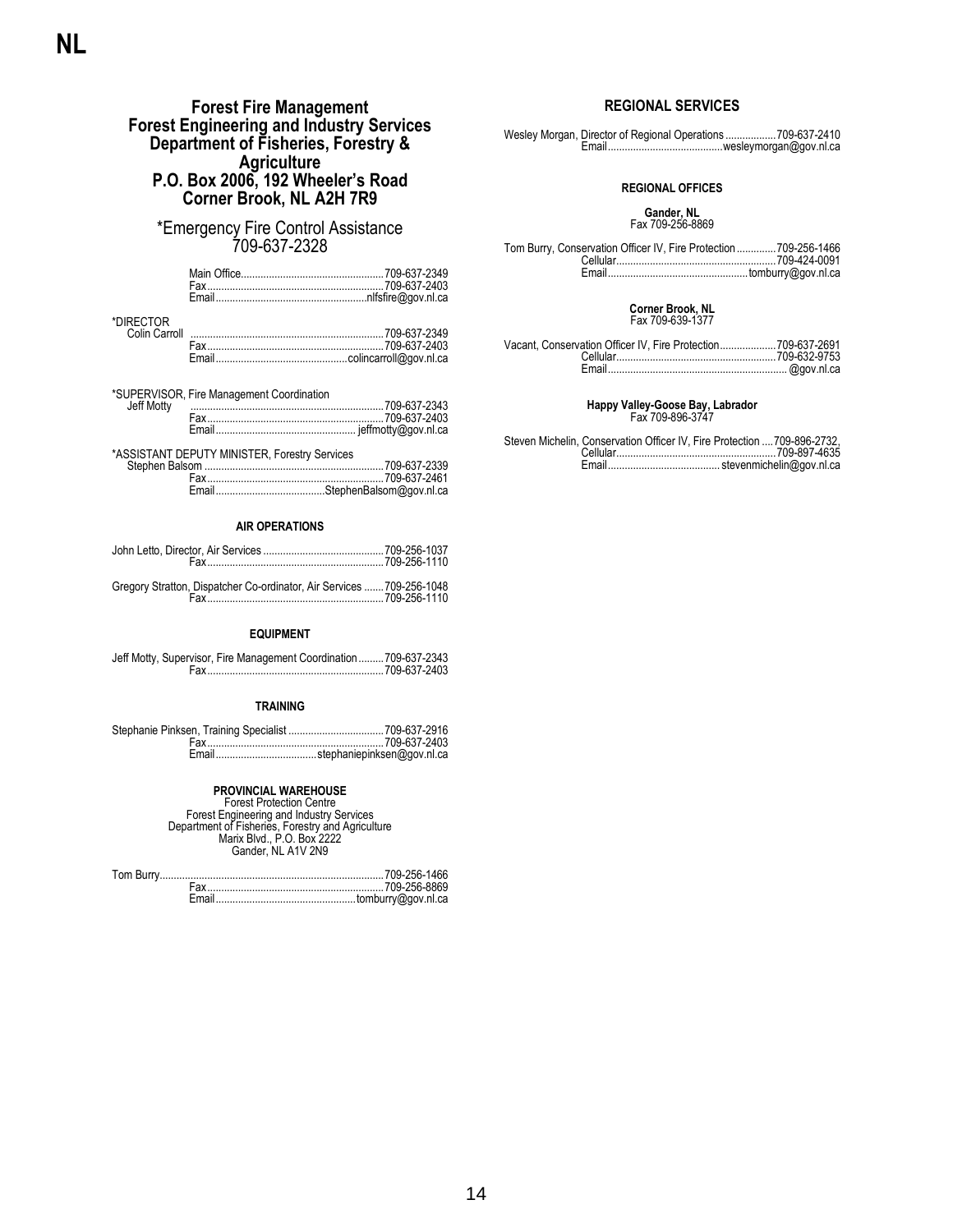## <span id="page-18-0"></span>**PARKS CANADA Natural Resource Management Branch National Fire Management Division**

## 24-Hour National Fire Duty Officer 1-877-723-4737

Email:.....................................................feu-fire@pc.gc.ca

Email Convention: ............. firstname.lastname@pc.gc.ca

## **NATIONAL FIRE MANAGEMENT DIVISION**

MANAGER, NATIONAL FIRE PROGRAM

Pierre Martel………….............................................................902-401-5789

NATIONAL FIRE MANAGEMENT OFFICERS

WILDLAND FIRE SCIENTIST

Gregg Walker………. ..............................................................250-409-4103

**NATIONAL FIRE EQUIPMENT CACHE** P.O. Box 900, 100 Hawk Avenue Banff, AB T1L 1K2 Fax: 403-762-1427

Chris Stevens, National Fire Cache........................................403-762-1423

### **BANFF NATIONAL PARK** P.O. Box 900

Banff, AB T1L 1K2 Fax: 403-762-3240

| Dwight Bourdin, Manager Resource Conservation  587-896-3806 |  |
|-------------------------------------------------------------|--|
|                                                             |  |
| David Tavernini, Fire Management Officer403-763-0764        |  |

## **CHILKOOT TRAIL NATIONAL HISTORIC SITE**

Suite 205-300 Main Street Whitehorse, YT Y1A 2B5

| Jeni Rudisill, Fire and Visitor Safety Coordinator  867-667-3918 |
|------------------------------------------------------------------|
|                                                                  |

## **ELK ISLAND NATIONAL PARK**

Site 4, R.R. # 1 Fort Saskatchewan, AB T8L 2N7 Fax: 780-992-2951

| James Cook, Fire and Visitor Safety Coordinator  780-992-2961 |  |
|---------------------------------------------------------------|--|
|                                                               |  |

## **GRASSLANDS NATIONAL PARK**

P.O. Box 150 Val Marie, SK S0N 2T0 Fax: 306-298-2042

Norman Stolle, Manager Resource Conservation..................306-491-0170 Vacant, Fire Management Officer..............................306-298-2166 ext 228

## **GWAII HAANAS NATIONAL PARK RESERVE**

P.O. Box 37 Queen Charlotte City, BC V0T 1S0 Fax: 250-559-8366

Richard Lamy, Manager Resource Conservation...................250-588-4758

## **GULF ISLANDS NATIONAL PARK RESERVE**

2220 Harbour Rd. Sidney, BC V8L 2P6 Fax: 250-654-4014

Molly Clarkson, Manager Resource Conservation .................236-464-2015 Jay Zakaluzny, Fire and Visitor Safety Coordinator ...............250-654-4081

**JASPER NATIONAL PARK**

P.O. Box 10 Jasper, AB T0E 1E0 Fax: 780-852-4775

David Argument, Manager Resource Conservation...............780-931-7185<br>Landon Shepherd, Fire & Vegetation Restoration Specialist.........780-883-0473<br>Katie Ellsworth, Fire Management Officer..............................

**KLUANE NATIONAL PARK RESERVE**

P.O. Box 5495 Haines Junction, YT Y0B 1L0 Fax: 867-634-7277

Craig McKinnon, Manager Resource Conservation ...............867-634-5277 Scott Stewart, Fire and Visitor Safety Coordinator.................867-634-5278

**KOOTENAY/YOHO NATIONAL PARK** P.O. Box 220

Radium Hot Springs, BC V0A 1M0 Fax: 250-347-6150

Seth Cherry, Manager Resource Conservation......................250-347-9361 Jonathan Large, Fire Management Officer.............................250-409-4772

**MT. REVELSTOKE/GLACIER NATIONAL PARK** P.O. Box 350 Revelstoke, BC V0E 2S0

Fax: 250-837-7536

Bruno Delesalle, Manager Resource Conservation ...............250-837-7517 Spencer Verdiel, Fire Management Officer ............................250-814-7792

**NAHANNI NATIONAL PARK RESERVE** P.O. Box 348

Fort Simpson, NT X0E 0N0 Fax: 867-695-2446

Vacant, Manager Resource Conservation... Nicholas Bergen, Fire and Visitor Safety Coordinator............867-695-6627

# **PACIFIC RIM NATIONAL PARK RESERVE**<br>P.O. Box 280<br>Ucluelet, BC V0R 3A0

Fax: 250-726-4691

Jacinthe Amyot, Manager Resource Conservation ................250-726-3500

## **PRINCE ALBERT NATIONAL PARK**

Box 100 Waskesiu, SK S0J 2Y0 Fax: 306-663-5585

| Dustin Guedo, Manager Resource Conservation306-930-1220 |              |
|---------------------------------------------------------|--------------|
|                                                         |              |
|                                                         | 306-961-1267 |

## **RIDING MOUNTAIN NATIONAL PARK**

Wasagaming, MB R0J 2H0 Fax: 204-848-2596

| Borden Smid, Manager Resource Conservation204-210-0641 |              |
|--------------------------------------------------------|--------------|
|                                                        |              |
|                                                        | 204-430-7279 |

## **WAPUSK NATIONAL PARK**

P.O. Box 127 Churchill, MB R0B 0E0 Fax: 204-675-2026

LeeAnn Fishback, Manager Resource Conservation.............204-675-8863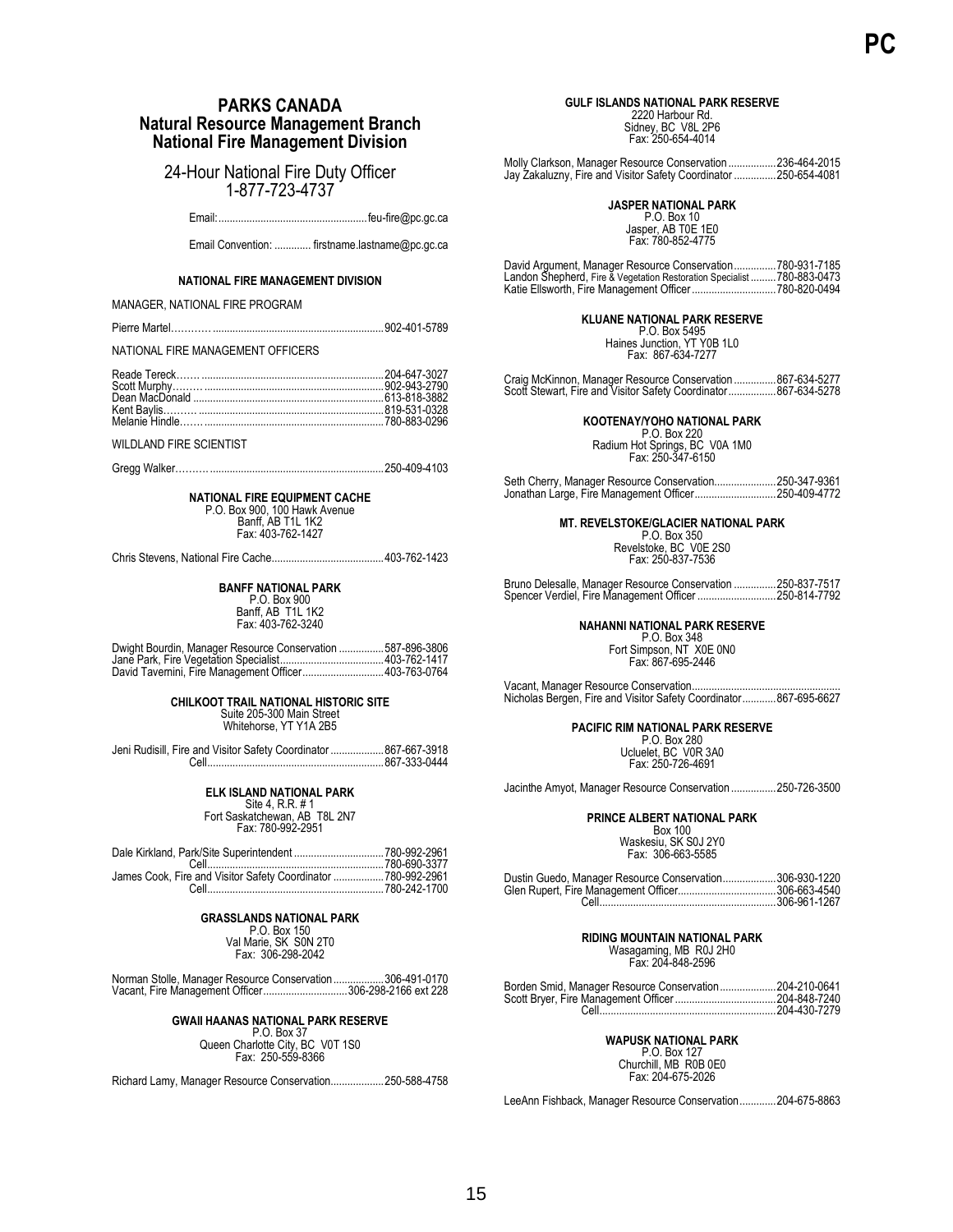## **WATERTON NATIONAL PARK**

Box 50 Waterton Park, AB T0K 2M0 Fax: 403-859-2279

John McKenzie, Manager Resource Conservation ................403-859-5118 Matt Rance, Fire Management Officer....................................403-632-6827

## **WOOD BUFFALO NATIONAL PARK**

P.O. Box 750 Fort Smith, NWT X0E 0P0 Fax: 867-872-3313

Jean Morin, Manager Fire Management.................................867-872-7964

### **BRUCE PENINSULA NATIONAL PARK**

P.O. Box 189 Tobermory, ON N0H 2R0 Fax: 519-596-0262

Martha Allen, Manager Resource Conservation.....................519-270-6232 Julie Stankevicius, Fire and Visitor Safety Coordinator..........519-596-1329

### **GEORGIAN BAY ISLANDS NATIONAL PARK**

P.O. Box 9 901 Wye Valley Rd. Midland, ON L4R 4K6

Andrew Promanine, Manager Resource Conservation..........705-527-7224

## **POINT PELEE NATIONAL PARK**

407 Monarch Lane, R.R. #1 Leamington, ON N8H 3V4 Fax: 519-322-1678

Julie Charlton, Manager Resource Conservation....519-322-2365 ext 3335

Cell...............................................................519-613-5439 *Note: Julie on leave until Sept. 19, 2022* Kevin Leclair, Fire and Visitor Safety Coordinator...519-322-5700 ext 3337 Cell...............................................................519-359-4243

**PUKASKWA NATIONAL PARK** P.O. Box 212 Heron Bay, ON P0T 1R0 Fax: 807-229-2097

Daniel Pouliot, A/Manager Resource Conservation ..807-229-0801 ext 232 Michael Small, Fire Management Officer...................807-229-0801 ext 255 Cell...............................................................226-962-7576

# **THOUSAND ISLANDS NATIONAL PARK**<br>P.O. Box 469<br>Mallorytown Landing, ON K0E 1R0<br>Fax: 613-923-1021

Sheldon Lambert, Manager Resource Conservation ......613-923-5261 ext 101 Cell...............................................................613-246-5734 Derek Bedford, Fire and Visitor Safety Coordinator..................613-802-8657

> **PARC NATIONAL FORILLON** 122 Gaspé Boulevard Gaspé, QC G4X 1A9 Fax: 418-368-6837

Mathieu Coté, Gestionnaire, Conservation des ressources............418-360-7058 Benoit Gagnon, Coordonnateur, sécurité des visiteurs et lutte contre les incendies .....418-360-6153

## **PARC NATIONAL DE LA MAURICIE** 702 5th Street Shawinigan, QC G9N 1E9 Fax: 819-532-2602

Caroline Cormier, Manager Resource Conservation .............819-531-4752 Vincent Prefontaine, Coordonnateur, sécurité des visiteurs et lutte contre les incendies ..............................819-534-2535

### **PARC NATIONAL DE L'ARCHIPEL DE MINGAN** 1340 de la Digue St.

Havre St-Pierre, QC G0G 1P0 Fax: 418-538-3595

Aurore Pérot, Gestionnaire, Conservation des ressources

........................................................418-538-3331 ext 243 Cell...............................................................418-538-0111 Yann Boudreau, Coordonnateur, sécurité des visiteurs

et lutte contre les incendies .................418-538-3331 ext 267 الماد : 200 كانت : 200 كانت : 200 كانت : 200 كانت : 201 كانت : 201 كانت : 201 كانت : 201 كانت : 201 كانت : 20<br>418-538-6303

## **CAPE BRETON HIGHLANDS NATIONAL PARK**

Ingonish Beach Cape Breton, NS B0C 1L0 Fax: 902-285-2514

Erich Muntz, Manager, Resource Conservation.....................902-224-5404 Anne-Claude Pépin, Fire Management Officer.......................902-776-0537

## **FORTRESS OF LOUISBOURG HISTORIC PARK**

259 Park Service Road Louisbourg, NS B1C 2L2 Fax: 902-733-2362

Lee Ann Reeves, Resource Conservation .............................902-733-3531

**FUNDY NATIONAL PARK**

P.O. Box 1001 Alma, NB E4H 1B4 Fax: 506-887-6011

Corey Clarke, Manager Resource Conservation....................506-887-6119 Jacques Mazerolle, Fire and Visitor Safety Coordinator ........506-887-6115

**WESTERN NEWFOUNDLAND & LABRADOR FIELD UNIT**

P.O. Box 130 Rocky Harbour, NL A0K 4N0 Fax: 709-458-2059

Trevor Rendell, Manager Resource Conservation .................709-636-4679 Vacant, Fire and Visitor Safety Coordinator ..................................................

**KEJIMKUJIK NATIONAL PARK**

P.O. Box 236 Maitland Bridge, NS B0T 1N0 Fax: 902-682-3367

Laura Siegwart Collier, Manager Resource Conservation .....709-533-7935 Remi Brisson, Fire and Visitor Safety Coordinator.................902-298-0057

> **KOUCHIBOUGUAC NATIONAL PARK** 186 Route 117

Kouchibouguac NP, NB E4X 2P1 Fax: 506-876-4802

Philipe St-Onge, Manager Resource Conservation ...............506-876-1252 Mario Sippley, Fire and Visitor Safety Coordinator.................506-876-1287

**PRINCE EDWARD ISLAND NATIONAL PARK**

2 Palmers Lane Charlottetown, PEI C1A 5V6 Fax: 902-961-2518

Vacant, Manager Resource Conservation... Arja Romaniuk, Fire and Visitor Safety Coordinator...............902-314-1451

**TERRA NOVA NATIONAL PARK** 

Glovertown, NL A0G 2L0 Fax: 709-533-2706

Vacant, Manager Resource Conservation..............................902-682-7263 Matthew Johnson, Fire and Visitor Safety Coordinator..........709-533-7186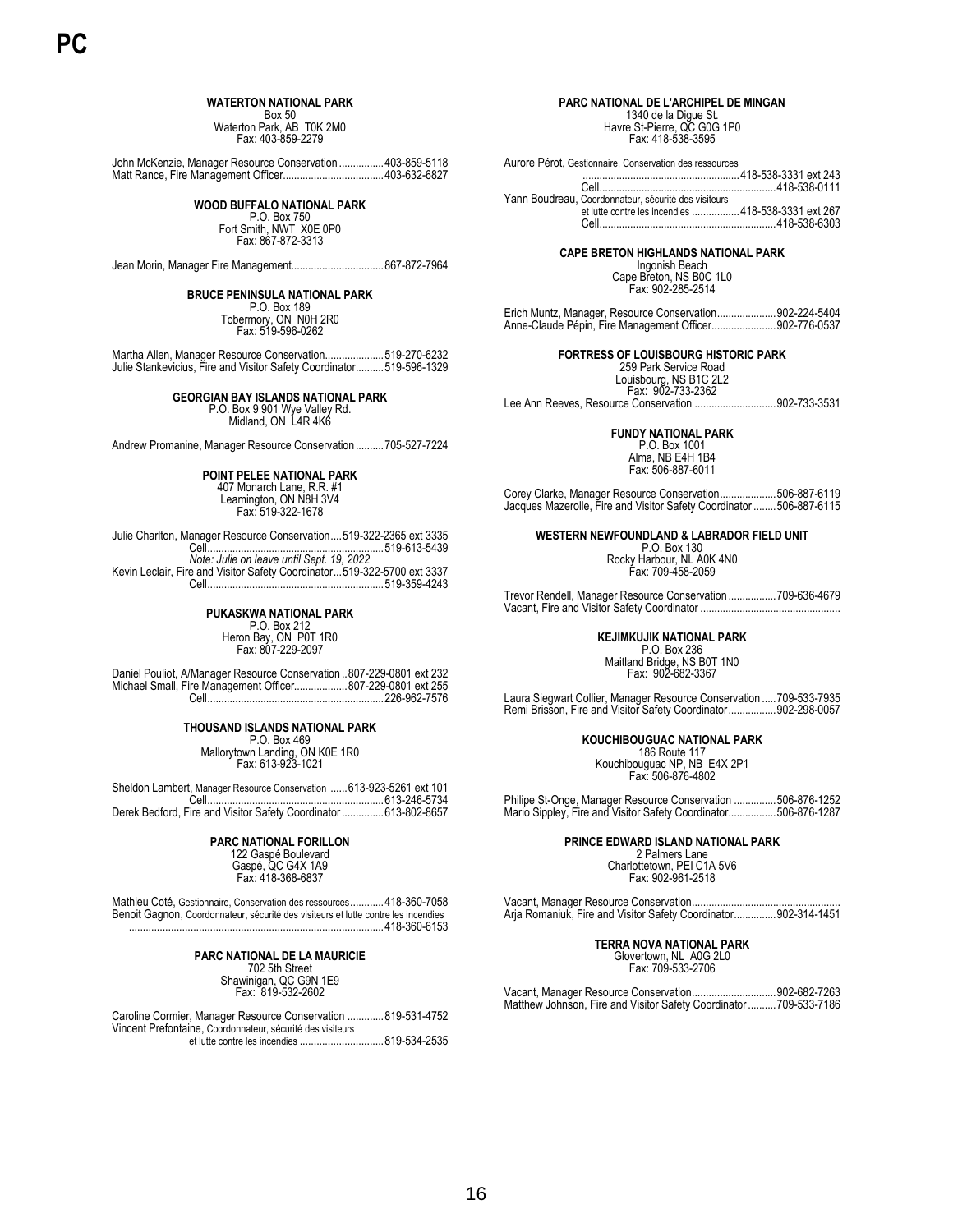## **CANADIAN FOREST SERVICE HEADQUARTERS 580 Booth Street Ottawa, Ontario K1A 0E4**

<span id="page-20-1"></span><span id="page-20-0"></span>

| Ottawa, Ontario K1A 0E4                                                                                                                                                                                                  |  |
|--------------------------------------------------------------------------------------------------------------------------------------------------------------------------------------------------------------------------|--|
|                                                                                                                                                                                                                          |  |
| <b>ASSISTANT DEPUTY MINISTER</b>                                                                                                                                                                                         |  |
|                                                                                                                                                                                                                          |  |
|                                                                                                                                                                                                                          |  |
| DIRECTOR GENERAL, Trade, Economic & Industry Branch                                                                                                                                                                      |  |
| DIRECTOR GENERAL, Science Policy Integration Branch                                                                                                                                                                      |  |
| DIRECTOR GENERAL, Planning, Operations and Information Branch                                                                                                                                                            |  |
|                                                                                                                                                                                                                          |  |
| <b>PACIFIC FORESTRY CENTRE</b><br>Natural Resources Canada<br><b>Canadian Forest Service</b><br>506 West Burnside Road<br>Victoria, BC V8Z 1M5<br>250-363-0600<br>Fax: 250-363-0775                                      |  |
| <b>DIRECTOR GENERAL</b>                                                                                                                                                                                                  |  |
| DIRECTOR, POLICY, PLANNING AND OPERATIONS                                                                                                                                                                                |  |
| <b>RESEARCHERS</b>                                                                                                                                                                                                       |  |
| <b>NORTHERN FORESTRY CENTRE</b><br>Natural Resources Canada<br><b>Canadian Forest Service</b><br>5320-122 Street<br>Edmonton, Alberta T6H 3S5<br>825-510-1154<br>Fax: 825-510-1119<br>URL: http://cwfis.cfs.nrcan.gc.ca/ |  |
| DIRECTOR GENERAL                                                                                                                                                                                                         |  |
| A/DIRECTOR, OPERATIONS & PLANNING                                                                                                                                                                                        |  |
|                                                                                                                                                                                                                          |  |
| DIRECTOR, WILDLAND FIRE RESEARCH PROGRAM                                                                                                                                                                                 |  |
| <b>RESEARCHERS</b>                                                                                                                                                                                                       |  |
| WILDLAND FIRE INFORMATION SYSTEMS                                                                                                                                                                                        |  |
|                                                                                                                                                                                                                          |  |
|                                                                                                                                                                                                                          |  |
|                                                                                                                                                                                                                          |  |

<span id="page-20-3"></span>Shaheen Ghayourmanesh.................................................825-510-1183 Xinli Cai .....................................................................825-510-1178 CWFIS Duty Officer Mobile (May-September)..................587-921-6193

## <span id="page-20-4"></span>**GREAT LAKES FORESTRY CENTRE** Natural Resources Canada Canadian Forest Service, Ontario Region 1219 Queen St. East Sault Ste. Marie, ON P6A 2E5 Fax 705-541-5701 DIRECTOR GENERAL Danny Galarneau...............................................................705-541-5505 DIRECTOR, FOREST ECOSYSTEMS Tracey Cooke ....................................................................705-541-5505 **RESEARCHERS** Dr. B. Michael Wotton........................................................416-978-5251 Dr. Bill de Groot .................................................................705-541-5538 Chelene Hanes..................................................................705-541-5601 Lynn Johnson ....................................................................705-541-5522 Dr. Joshua Johnston..........................................................705-541-5548 Dr. Dan Thompson ............................................................825-510-1226 RESEARCH TECHNICIANS John Studens.....................................................................705-541-5529 Alan Cantin ........................................................................705-541-5760 Jordan Evens.....................................................................705-992-5984 **LAURENTIAN FORESTRY CENTRE** Natural Resources Canada Canadian Forest Service P.O. Box 3800, 1055 du P.E.P.S., Sainte-Foy (Québec) G1V 4C7 Fax 418-648-5849 DIRECTOR GENERAL Dominic St-Pierre...............................................................418-648-2528 RESEARCH DIRECTOR, FOREST ECOSYSTEMS & FOREST **BIOLOGY** Caroline Rochon (Forest Ecosystems)..............................418-648-5075 Elisabeth Gauthier (Forest Biology) ..................................418-648-7616 RESEARCHERS<br>Dr. Sylvie Gauthier... Dr. Sylvie Gauthier.............................................................418-648-5829 Dr. Louis De Grandpré ......................................................418-648-5846 Dr. Martin Girardin .............................................................418-648-5826 Dr. Yan Boulanger.............................................................418-648-5834 Jacques Morissette............................................................418-648-5155 Dominique Boucher...........................................................418-648-7969 Jonathan Boucher..............................................................418-648-4524 **ATLANTIC FORESTRY CENTRE** Natural Resources Canada Canadian Forest Service P.O. Box 4000 1350 Regent Street South Fredericton, NB, Canada E3B 5P7 506-452-3500 Fax: 506-452-3525

<span id="page-20-2"></span>

| DIRECTOR GENERAL                       |  |
|----------------------------------------|--|
| DIRECTOR, FOREST HEALTH & BIODIVERSITY |  |
| <b>RESEARCHERS</b>                     |  |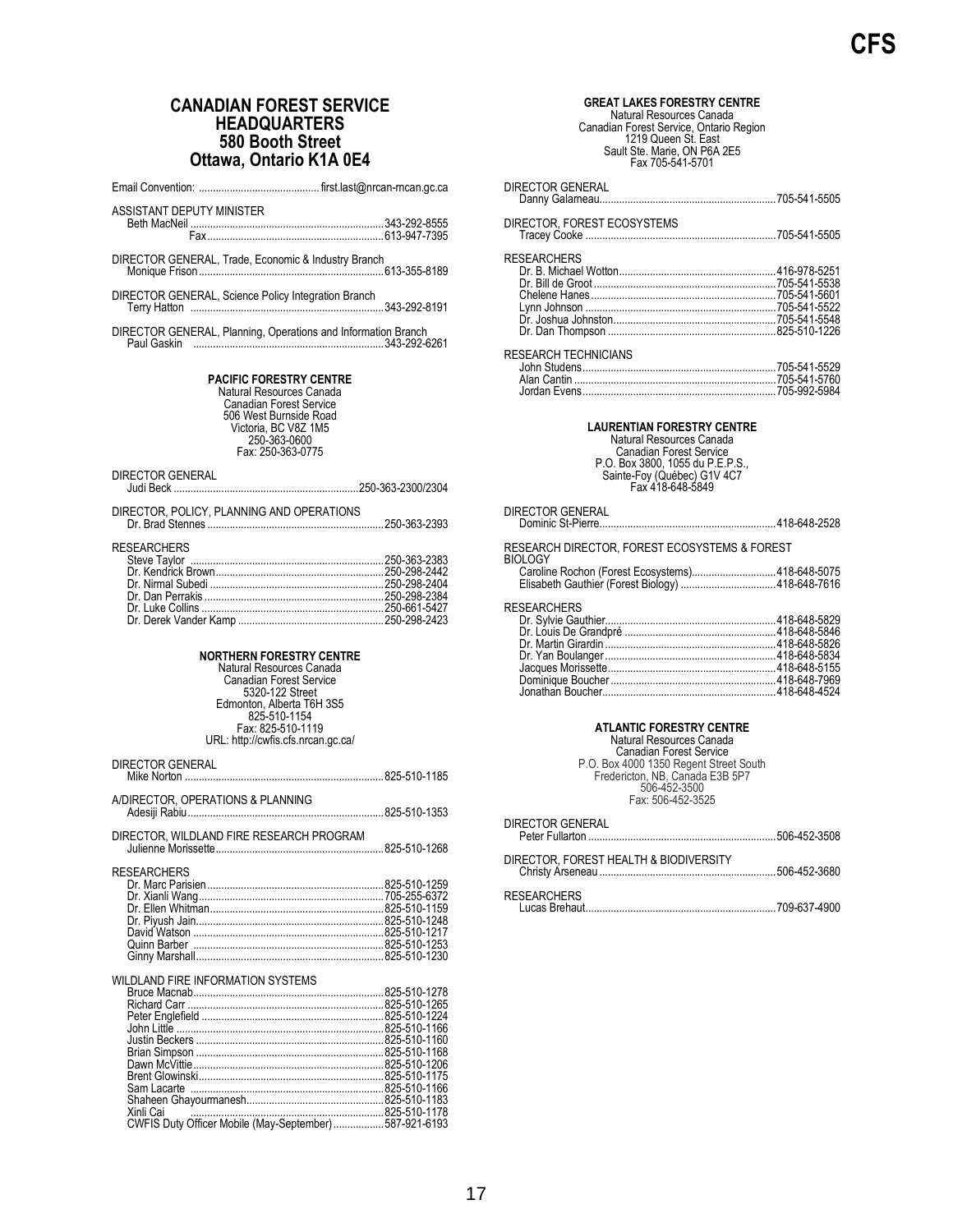## <span id="page-21-1"></span><span id="page-21-0"></span>**NATIONAL INTERAGENCY FIRE CENTER (NIFC) 3833 South Development Avenue Boise, Idaho 83705-5354**

NICC Dispatch (24 hours) 208-387-5400 Facsimile (3M Automatic) 208-387-5663 or 5414

## **FOREST SERVICE**

| Dave Haston, A/Asst. Director, Operations, 208-387-5605       | 208-387-5971 |
|---------------------------------------------------------------|--------------|
| Kim Christensen, Deputy Asst. Dir. Operations 208-387-5949    | 208-387-5971 |
| Stephanie Becker, Operations Program Specialist  208-387-5604 | 208-387-5971 |
| Sean Peterson, A/Center Manager, NICC208-387-5662             |              |

## **BUREAU OF LAND MANAGEMENT**

### **BUREAU OF INDIAN AFFAIRS** Joshua Simmons, BIA Fire Director, NIFC.............................208-387-5697

| Jacqueline Martin, BIA Deputy Fire Director, NIFC 208-387-5576 |  |
|----------------------------------------------------------------|--|

## **FISH AND WILDLIFE SERVICE**

## **NATIONAL PARK SERVICE**

<span id="page-21-6"></span><span id="page-21-2"></span>

## **UNITED STATES DEPARTMENT OF AGRICULTURE FOREST SERVICE**

Washington Office USDA Forest Service FAM 1400 Independence Ave SW Mailstop 1107 Washington, D.C. 20250-0003

| Fire and Aviation Management |  |
|------------------------------|--|
|                              |  |
|                              |  |

# <span id="page-21-3"></span>**Missoula Technology & Development Center**<br>USDA Forest Service<br>5785 Highway 10 W

Missoula, Montana 59808

Alex Gavrisheff, Director.........................................................406-329-3900

# <span id="page-21-4"></span>**San Dimas Technology & Development Center<br>USDA Forest Service<br>444 East Bonita Avenue**

San Dimas, California 91773

Alex Gavrisheff, Director.........................................................406-329-3900

## <span id="page-21-5"></span>**UNITED STATES DEPARTMENT OF THE INTERIOR**

## **OFFICE OF WILDLAND FIRE**

Main Interior Office: Lake Pointe Office 1849 C Street, NW MS 2660 Washington, DC 20240

## **OFFICE OF AVIATION SERVICES**

Headquarters 300 E. Mallard Drive, Suite 200 Boise, ID 83706-3991

Frank Crump, A/Director.........................................................208-433-5000 Fax...............................................................208-433-5007